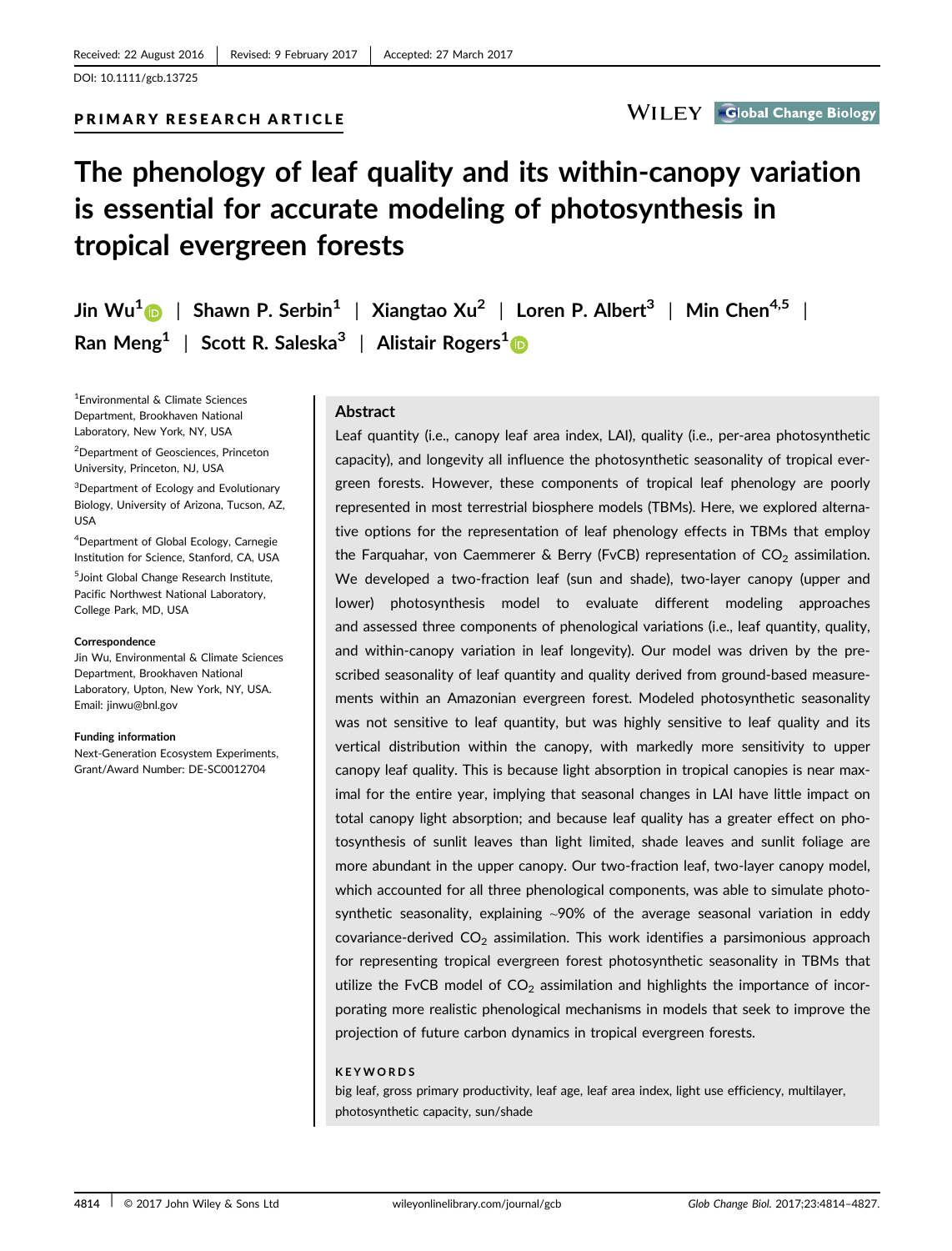# 1 | INTRODUCTION

Tropical evergreen forests play a dominant role in the global carbon, water, and energy cycles (Fu et al., 2013; Pan et al., 2011; Stark et al., 2016). They account for around one-third of annual terrestrial photosynthesis (Beer et al., 2010) and a quarter of the global aboveground carbon stock (Aragão et al., 2014; Saatchi et al., 2011). Therefore, even small errors in model representation of the carbon pools or fluxes in this biome will result in marked uncertainty in the projection of future climate (Cox et al., 2013; Friedlingstein et al., 2006, 2014; Huntingford et al., 2013). A key area of uncertainty is our understanding and model representation of tropical evergreen forest seasonality, including seasonal leaf display as well as physiological function (Guan et al., 2015; Restrepo-Coupe et al., 2013; Saleska et al., 2003). Most Terrestrial Biosphere Models (TBMs) have a mechanistic representation of  $CO<sub>2</sub>$  assimilation that is capable of simulating the response of photosynthesis to global change (e.g., increasing atmospheric  $CO<sub>2</sub>$  concentration). However, most of these models lack mechanistic representation of tropical forest photosynthetic seasonality (Kim et al., 2012; Restrepo-Coupe et al., 2017; de Weirdt et al., 2012). To improve our ability to project the impact of global change on the terrestrial carbon cycle, we need to integrate model representation of the mechanisms that regulate tropical forest photosynthetic seasonality with an approach that is capable of mechanistically representing the response of photosynthesis to global change.

Within tropical evergreen forests, leaf production from fieldbased studies (e.g., Girardin et al., 2016; Wright & Van Schaik, 1994), and canopy photosynthesis (i.e., gross primary productivity, GPP) derived from eddy flux towers (Hutyra et al., 2007; Restrepo-Coupe et al., 2013; Saleska et al., 2003) and satellites (Guan et al., 2015; Lee et al., 2013) consistently show seasonal variability. Importantly, this seasonal variation is not directly related to extrinsic environmental variability (Bradley et al., 2011; Guan et al., 2015; Wu et al., 2016; Wu, Guan et al., 2017). Instead, increasing evidence has shown that tropical leaf phenology is a primary mechanism regulating seasonal carbon assimilation (Doughty & Goulden, 2008; Kim et al., 2012; Restrepo-Coupe et al., 2013; Wu et al., 2016; Wu, Guan et al., 2017). Here phenology refers to periodic cycles of leaf production, development, and abscission within a forest canopy, which produces seasonal variability in leaf quantity (i.e., canopy leaf area index, LAI) and leaf quality (i.e., per-area leaf photosynthetic capacity), and includes the differential leaf turnover associated with the changes in leaf longevity within vertical canopy profiles. Despite a modest seasonality in leaf quantity (e.g., Brando et al., 2010; Doughty & Goulden, 2008; Lopes et al., 2016; Saleska et al., 2016), many tropical evergreen forests exhibit substantial leaf turnover during the dry season when monthly precipitation is lower than the evaporative demand (Borchert, 1994; Wright & Van Schaik, 1994; Wu et al., 2016; Lopes et al., 2016). As a result, these forests have a strong seasonality in leaf quality because recently mature leaves have a higher photosynthetic capacity than the old leaves they

WU ET AL. 4815

replace (Doughty & Goulden, 2008; Kitajima, Mulkey, & Wright, 1997a; Wu et al., 2016). Importantly, this seasonal variation in leaf quality was recently shown to be one of the most important phenological mechanisms responsible for photosynthetic seasonality in tropical evergreen forests (Wu et al., 2016; Wu, Guan et al., 2017). However, this advance (e.g., Wu et al., 2016; Wu, Guan et al., 2017) was based on a light use efficiency model that can capture tropical forest photosynthetic seasonality but lacks the physiological and structural complexity that is necessary to project the response to the changing climate, particularly rising  $CO<sub>2</sub>$  concentration.

In addition to leaf quality and quantity, the within-canopy variation in leaf longevity has been well documented in the tropics (e.g., Lowman, 1992; Miyaji, Silva, & Paulo, 1997; Reich et al., 2004). This large within-canopy variation in leaf phenological characteristics, with understory leaves living two or more times longer than canopy leaves, may be attributed either to temporal niche partitioning between canopy trees and the understory (Augspurger, Cheeseman, & Salk, 2005; Messier, Parent, & Bergeron, 1998; Richardson & O'Keefe, 2009), or to an adaptive response to large within-canopy variation in environmental variables (Niinemets, Keenan, & Hallik, 2015; Stark et al., 2012, 2015; Wright, Leishman, Read, & Westoby, 2006). As such, within-canopy variation in light and associated biotic properties have also been suggested as an important control on processes such as leaf development, energy balance, water use, and photosynthesis (Baldocchi & Amthor, 2001; Ellsworth & Reich, 1993; Morton et al., 2016; Stark et al., 2012).

Despite the importance of leaf phenology in regulating photosynthetic seasonality in the tropics, the combined effects of these three phenological components on tropical forest photosynthetic seasonality are either absent or have not been adequately represented in current TBMs (e.g., Restrepo-Coupe et al., 2017). The majority of TBMs (e.g., Fisher et al., 2015; Rogers et al., 2017) utilize the Farquhar, von Caemmerer, and Berry (1980) (FvCB) leaf scale mechanistic model of  $CO<sub>2</sub>$  assimilation to simulate carbon uptake together with a leaf to canopy scaling relationship, which often represents the whole forest canopy as sunlit and shade leaf fractions (e.g., Drewry et al., 2010; dePury & Farquhar, 1997). Several modeling attempts have been proposed to improve the representation of photosynthetic seasonality. For example, some TBMs have included seasonal variation in LAI driven by water availability (Baker et al., 2008; Powell et al., 2013; Restrepo-Coupe et al., 2017; Sitch et al., 2015; Xu et al., 2016); however, the representation of seasonal change in leaf quality and their vertical distribution has rarely been explored before. As a result, these models generally fail to adequately reproduce the photosynthetic seasonality of tropical evergreen forests, simulating a dry-season photosynthetic decrease as a consequence of increasing dry-season water stress, with eddy covariance-derived GPP showing the opposite trend (Baker et al., 2008; de Goncalves et al., 2013; Restrepo-Coupe et al., 2017; Saleska et al., 2003). Several other attempts have shown some improvement in the modeling performance of TBM-based photosynthetic seasonality by tuning model parameters to allow for seasonal variation in leaf photosynthetic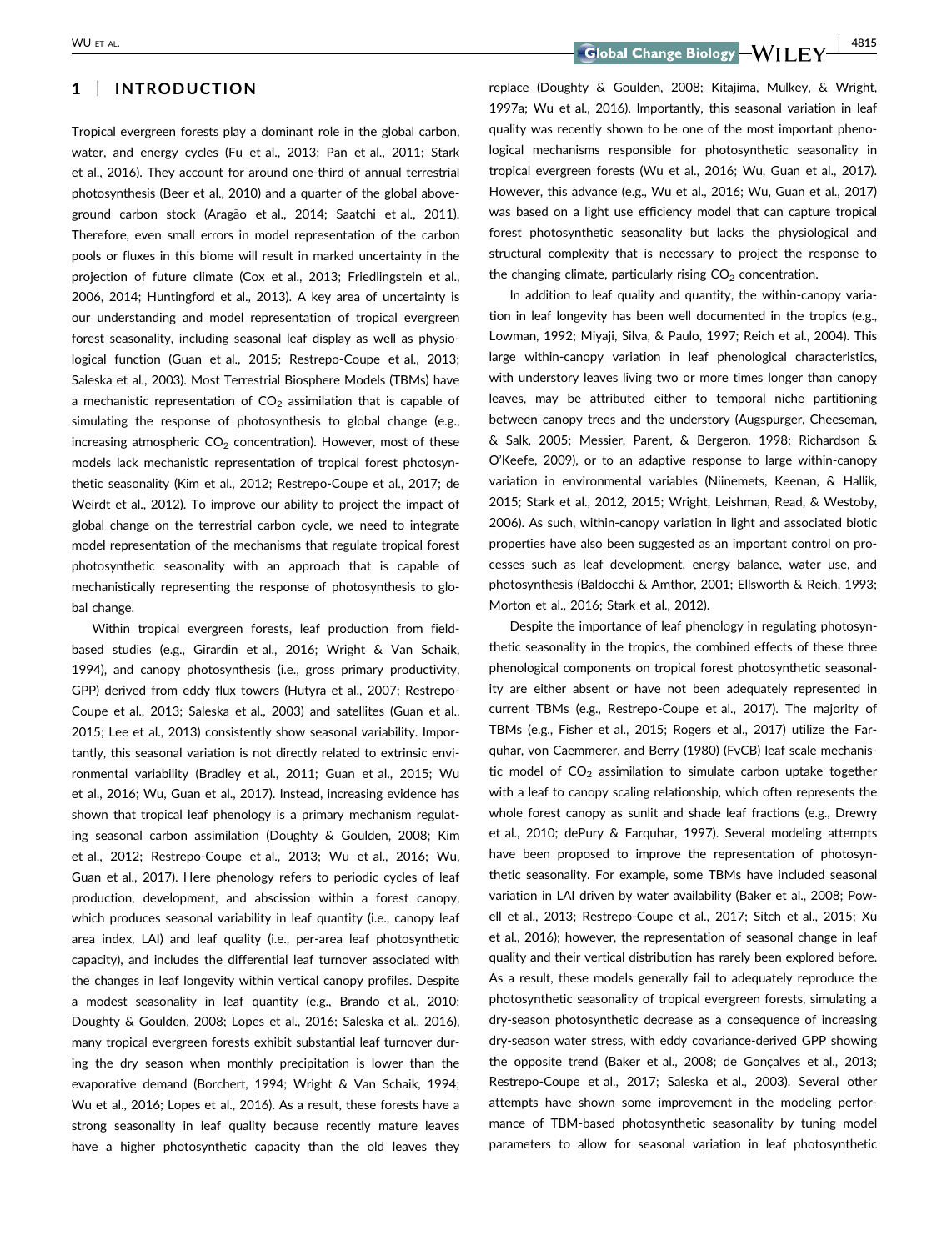4816 WILEY Global Change Biology **Construction Construction Construction** WU ET AL.

capacity (e.g., Kim et al., 2012; de Weirdt et al., 2012). However, the assumptions made in these models, such as the application of the leaf economic spectrum to within-canopy relationships, require systematic evaluation (Messier, McGill, Enquist, & Lechowicz, 2016) or compared to field-based metrics of both leaf phenology (e.g., leaf production and senescence) and GPP. The model-observation mismatch and the incomplete mechanistic evaluation highlight need for improving current TBMs which should include a mechanistic representation of leaf phenology effects on tropical evergreen forest photosynthesis that includes all three phenological components of leaf quantity, quality, and differential leaf turnover within a forest canopy.

The goal of this study was to develop an approach that would provide the sufficient phenological representation of the three components to capture the photosynthetic seasonality of a tropical evergreen forest in a mechanistic model framework that included the FvCB representation of  $CO<sub>2</sub>$  assimilation and a multilayer canopy. We accomplished this by evaluating the performance of model structures that incorporated the three different phenological mechanisms. We asked three questions: (i) Is seasonality of tropical forest photosynthesis reproduced by a model including leaf phenology? (ii) What is the relative contribution of these three phenological components in controlling the seasonality of photosynthesis? (iii) Finally, how do these three components regulate tropical forest photosynthetic seasonality?.

Our approach was to modify existing canopy photosynthesis models to enable coupling with prescribed, field-based phenology of the leaf quantity and quality allowing us to simulate canopy photosynthetic seasonality. In addition, we enabled representation of sun and shade leaf fractions and a two-layer canopy (upper and lower) to allow us to explore within-canopy phenological variation. As such, our model framework allowed us to assess how the three components of leaf phenology independently and jointly regulated canopyscale photosynthetic seasonality. To evaluate the model performance and avoid other confounding factors in our analysis, such as seasonal and interannual environmental variation (Baldocchi & Amthor, 2001; Richardson et al., 2007; Wu, Guan et al., 2017), our target variable was GPP<sub>ref</sub>, which is eddy covariance-derived or modeled GPP under a reference environment. This enabled us to focus on the underlying physiological mechanisms and isolate the biological controls on GPP from seasonality in environmental variables (Wu, Guan et al., 2017). The successful attribution of biological controls on tropical forest photosynthesis will not only improve modeling of photosynthesis in the tropics but also help assess the correct functional response to environmental variability.

## 2 | MATERIALS AND METHODS

#### 2.1 | Model evaluation

To evaluate model performance we used data from the Tapajós k67 eddy covariance (EC) tower site (with Fluxnet2015 ID of "BR-Sa1"; [http://fluxnet.fluxdata.org/data/download-data/\)](http://fluxnet.fluxdata.org/data/download-data/). The k67 EC tower

site (54 $\degree$ 58′W, 2 $\degree$ 51′S) is located in the Tapajós National Forest, near Santarém, Pará, Brazil. Tapajós is an evergreen tropical forest on a well-drained clay-soil plateau (Rice et al., 2004), with a mean upper canopy height of ~40 m (Hutyra et al., 2007). Mean annual precipitation is ~2,000 mm/year with a 5-month dry season (monthly precipitation < monthly evapotranspiration) from approximately mid-July to mid-December (Hutyra et al., 2007; Restrepo-Coupe et al., 2013).

The k67 EC site included seven-full-year flux and meteorological measurements (years 2002–2005, and 2009–2011; Wu et al., 2016; Wu, Guan et al., 2017). Detailed descriptions of the instrumentation and data preprocessing protocol for the k67 EC data can be found in Hutyra et al. (2007) and Restrepo-Coupe et al. (2013). No gap-filling data was used in this study. Hourly EC measurements of net ecosystem exchange (NEE) was partitioned into ecosystem respiration (R<sub>eco</sub>) and GPP following standard approaches (Hutyra et al., 2007; Restrepo-Coupe et al., 2013): Reco, which was averaged within monthly bins from valid nighttime hourly NEE during wellmixed periods (u\* criterion: ≥0.22 m/s), was also used as an estimate of average monthly daytime respiration, and GPP was estimated as - (NEE – Reco). We did not use a temperature function to extrapolate nighttime NEE to daytime Reco, as is done at many higher latitude sites (e.g., Reichstein et al., 2005), because nighttime temperature range within most months at k67 is too small to constrain such a function (Hutyra et al., 2007). Also because Reco is composited by the two components: (i) the heterotrophic component (which is expected to have higher values in the daytime, due to higher temperature in the daytime than at night; Reichstein et al., 2005), and (ii) the autotrophic component, especially the part associated with foliar respiration (which is expected to have lower values in the daytime, due to light-inhibition of mitochondrial respiration in leaves; Heskel, Atkin, Turnbull, & Griffin, 2013; Wehr et al., 2016); therefore, without the specific information about the relative contribution of these two components, we judged that our approach (using unmodified nighttime values as estimates for daytime Reco) was conservative – especially for a study of seasonality, for which potential errors in absolute value are less important.

In this study we used the reference GPP (GPP<sub>ref</sub>) as our target variable and benchmark for model evaluation. GPP<sub>ref</sub> represents the  $CO<sub>2</sub>$  assimilation of the canopy in the absence of environmental fluctuations and thus provides the capability to evaluate the phenological impact on canopy-scale photosynthesis independent of other sources of variation. EC-derived GPP $_{ref}$  was calculated as the monthly average of all seven-year EC-derived GPP measurements under a reference environmental condition, following Wu et al. (2016); Wu, Guan et al. (2017). The EC-derived GPP<sub>ref</sub> here scales linearly with incident light-use efficiency under the reference environment as used in Wu et al. (2016); Wu, Guan et al. (2017) (where it was called canopy-scale photosynthetic capacity). The reference environment for GPP<sub>ref</sub> was taken as narrow bins of each climatic driver: canopy-top photosynthetically active radiation  $(PAR<sub>0</sub>) = 1320 \pm 200 \mu$ mol m<sup>-2</sup> s<sup>-1</sup>, diffuse light fraction = 0.4  $\pm$  0.1.  $\pm$  0.1, vapor pressure deficit (VPD) = 0.87  $\pm$  0.20 kPa, air-temperature  $(T_{air}) = 28 \pm 1$ °C, and solar zenith angle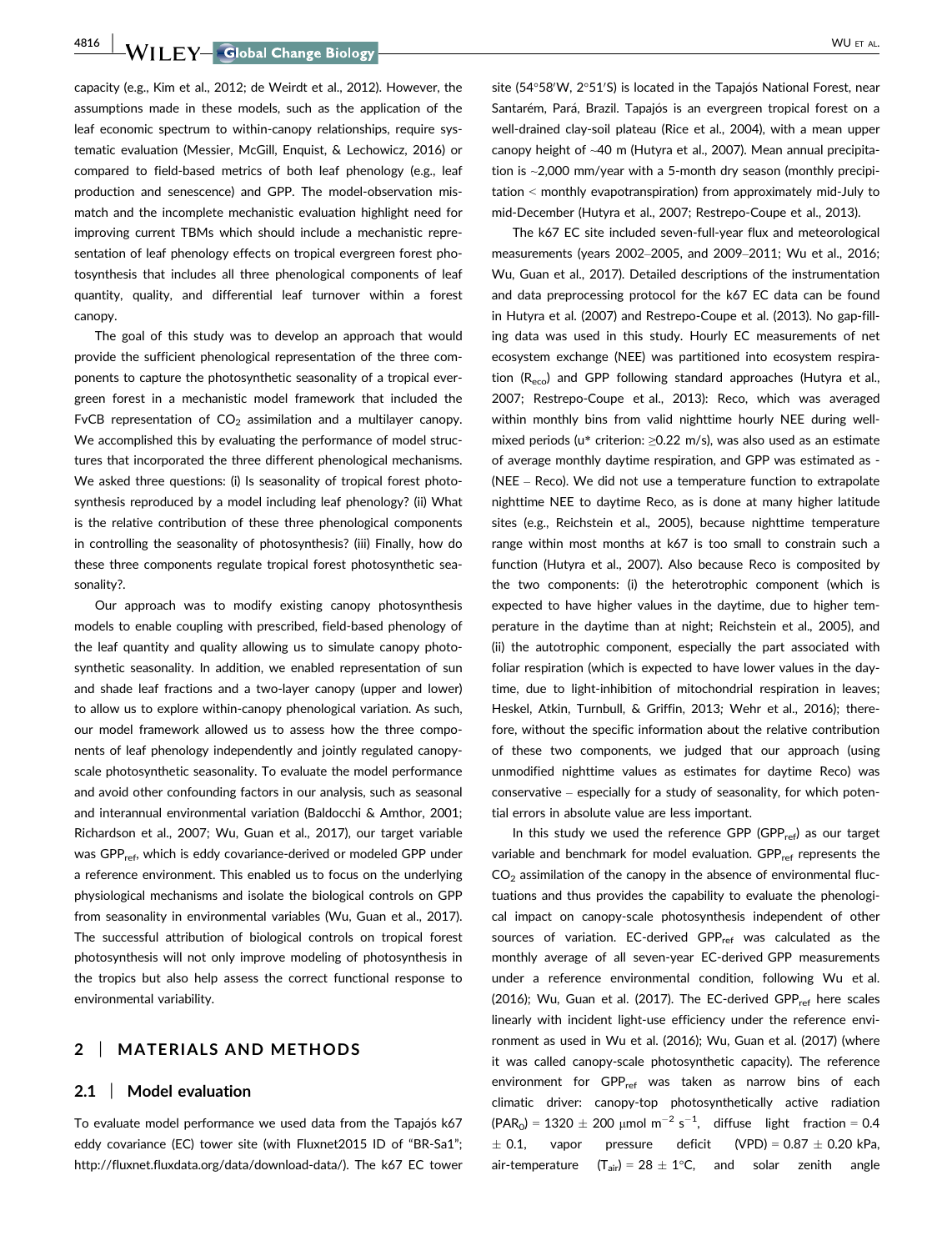WU ET AL. 4817

(SZA) = 30  $\pm$  5°, and 8.1% of all hourly EC-derived GPP measurements were selected under the reference environment (~20 measurements per month per year; almost equally distributed across months). We used the seven-year mean annual cycle of monthly ECderived GPP<sub>ref</sub> as a benchmark for model validation. The same reference environment is also used for our model simulation of canopyscale GPP<sub>ref</sub> (see "Model Framework" below).

## 2.2 | Prescribed phenology

Three components of leaf phenology were examined in this study, including the quantity, the quality, and within-canopy variation in leaf turnover rates, all of which are tightly linked with seasonal variability in leaf production, development and abscission within a tropical forest canopy (Lopes et al., 2016; Wu et al., 2016; Wu, Chavana-Bryant et al., 2017). Our prescribed, field-based leaf phenology data at the k67 site are the same as those used in Wu et al. (2016).

- 1. Field data of canopy LAI, litterfall LAI, and new leaf LAI. The mean annual cycle of monthly canopy LAI (range:  $5.35 - 6.15$  m<sup>2</sup>/ m<sup>2</sup>) was derived from tower-mounted camera image time series (Tetracam Agricultural Digital Camera, Tetracam, Inc., Gaomesville, FL; January 2010 to December 2011) using a camera-based tree inventory approach. For details about this approach, please refer to supplementary materials (i.e., section 5 and Figures S5 and S8) in Wu et al. (2016). The mean annual cycle of monthly litterfall LAI (range: 0.23–0.66  $m^2/m^2$ ) was derived by converting field observations of mass-based foliage litterfall (Mg biomass month/ha; biweekly measurements from 2000 to 2005; Brando et al., 2010) of the same site into area-based litterfall LAI (m<sup>2</sup>/m<sup>2</sup> per month), with the formula of Litterfall LAI = mass-based Litterfall  $\times$  SLA, applying a mean specific leaf area (SLA) of 0.816 ha/Mg biomass (Malhado et al., 2009). The mean annual cycle of monthly new leaf LAI production (in  $m^2/m^2$  per month) was estimated using the formula of dLAI/dt + litterfall LAI, where dLAI/dt is the average canopy LAI change in the 2 months centered around LAI of each month (Wu et al., 2016).
- 2. Field-based leaf gas exchange measurements. Leaf-level photosynthetic capacity, represented by the apparent maximum carboxylation capacity of Rubisco standardized to a reference temperature of 25°C ( $V_{\text{cmax25}}$ ) (Bernacchi et al., 2013), was derived from standard leaf gas exchange measurements of photosynthetic  $\mathsf{CO}_2$  response curves (A-C<sub>i</sub>) for top-of-canopy sunlit leaves of five canopy trees at the k67 site (species and structural information for leaf samples are shown in Table S1; data are available from [http://datadryad.org/resource/doi:10.5061/dryad.](http://datadryad.org/resource/doi:10.5061/dryad.8fb47) [8fb47;](http://datadryad.org/resource/doi:10.5061/dryad.8fb47) see supplementary materials in Wu et al., 2016 for more details on these data). Briefly, the trees we targeted for A-Ci curves represent the most abundant species that account for ~24% of the local basal area (Pyle et al., 2008). Prior to gas exchange measurements, branches (of  $\sim$  1 m length) were assessed using arborist climbing methods, cut, then promptly but gently lowered to the ground with ropes, and re-cut under water

at least once within 15 min of the initial harvest. Gas exchange was typically measured for leaves of each age category present on the branch. These sunlit leaves ( $n = 27$ ) were initially classified into three age classes (Young, Mature, and Old) based on visual assessment of color, size, rigidity, and bud scars (when present) (Chavana-Bryant et al., 2017), and then confirmed by in-situ leaf tagging and associated photographic imaging of leaves at known ages (from 10 days old up to 1 year old; see Wu, Chavana-Bryant et al., 2017 for more details). These leaf age classes roughly correspond to a young age class (leaves of 1–2 months old), a mature age class (leaves of 3–5 months), and an old age class (leaves of ≥6 months). Very young leaves (recent leaf burst; e.g., Figure S1 in Wu, Chavana-Bryant et al., 2017) were too small, delicate, or logistically challenging for photosynthesis measurements; therefore, field-derived leaf  $V_{\text{cmax25}}$  of the young age class (which corresponds to the young leaves of late stage, big enough for Licor measurements) was then divided by two to provide an average across the distribution of the entire young age class. The five-species mean ( $\pm$ standard deviation)  $V_{\textrm{cmax25}}$  for these top-ofcanopy sunlit leaves of young, mature, and old age classes were 6.8 ( $\pm$ 1.4), 36.5 ( $\pm$ 10.7), and 23.4 ( $\pm$ 5.1) µmol CO<sub>2</sub> m<sup>-2</sup> s<sup>-1</sup>, respectively.

3. The mean seasonality of leaf age demographics and leaf quality. The quality component of leaf phenology refers to per-area leaf photosynthetic capacity. At the canopy scale, leaf quality can be approximated by the age dependency of leaf photosynthetic capacity (shown above) and the associated leaf age fraction (or leaf age-demography). Leaf age demographics were approximated by a three-LAI-age-class demography model (Wu et al., 2016), with the inputs from mean annual cycles of monthly canopy LAI and new leaf LAI (calculated above). The model-derived three LAI-age demographics include the LAI for a young age class (leaves of 1–2 months old,  $LA|_y$ ), a mature age class (leaves of 3– 5 months, LAI<sub>M</sub>), and an old age class (leaves of  $\geq$ 6 months, LAI<sub>O</sub>) (see Figure 1), with the two optimized model parameters from Wu et al. (2016) which define leaf residence time at young and mature age classes, respectively. The reason we use these optimized parameters here is because these parameters were consistent with our field observations of leaf aging processes (Chavana-Bryant et al., 2017; Wu, Chavana-Bryant et al., 2017), as well as the roughly similar time interval of mature and old leaf age classes for field-based leaf gas exchange measurements.

In sum, the leaf quality was calculated using a three-age-class leaf demography-ontogeny model as below (Wu et al., 2016).

$$
L_{quality} = \frac{V_{cmax,Y} \times LAI_Y + V_{cmax,M} \times LAI_M + V_{cmax,O} \times LAI_O}{LAI_Y + LAI_M + LAI_O} \qquad (1)
$$

where  $L_{\text{quality}}$  is leaf quality, which represents age composition weighted leaf photosynthetic capacity, and  $V_{\text{cmax},Y}$ ,  $V_{\text{cmax},M}$ , and  $V_{\text{cmax},O}$  represent leaf-level  $V_{\text{cmax}}$  at young, mature, and old age classes, respectively.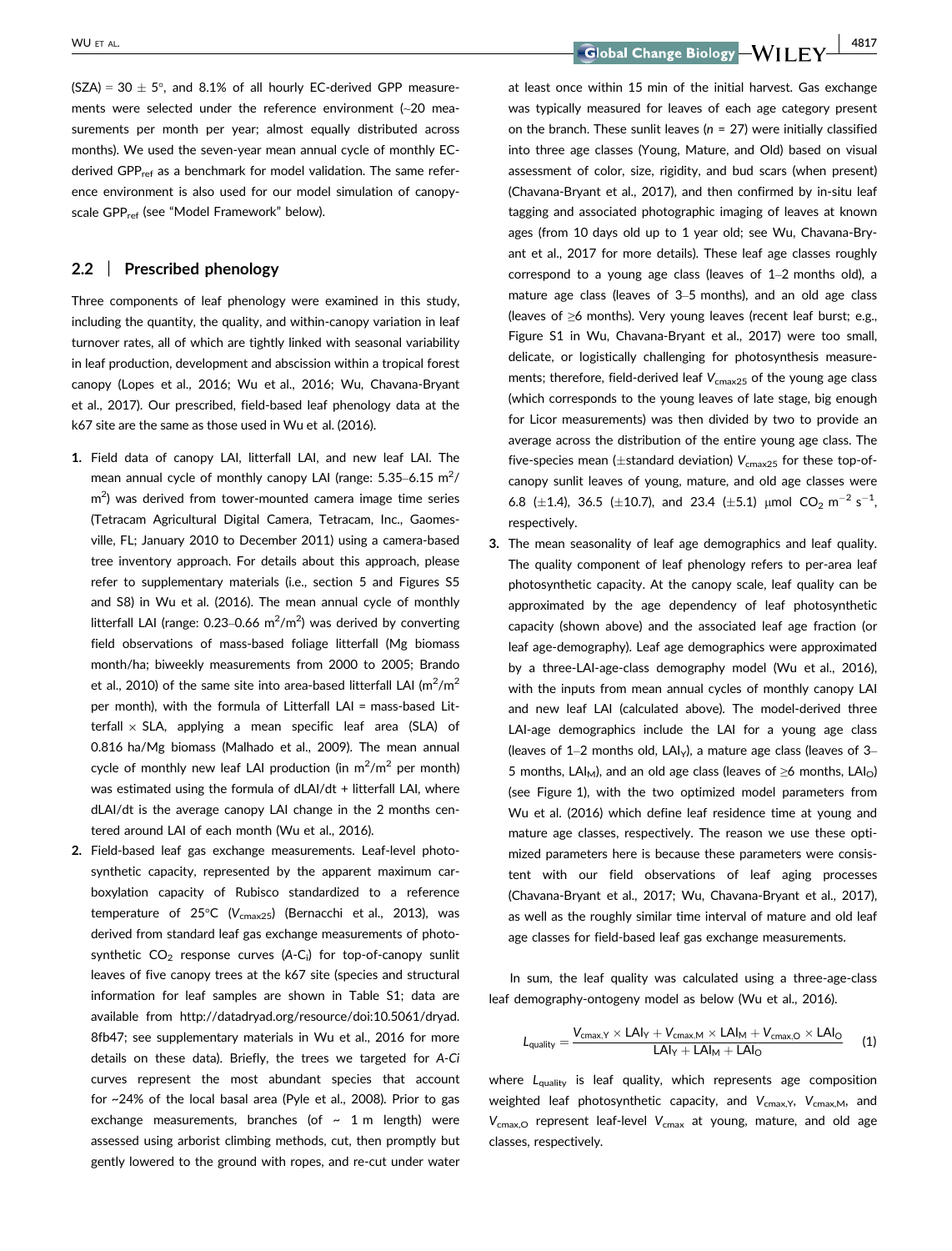

**FIGURE 1** Mean annual cycles of monthly LAI in three age classes (three different color lines) at the Tapajós k67 site (adapted from figure 3a in Wu et al., 2016). The three-age LAI seasonality was modeled using the same leaf age residence time parameter as Wu et al. (2016), constrained to sum to total camera-observed LAI (black squares) at the same forest site. Shading indicates the dry season [Colour figure can be viewed at wileyonlinelibrary.com]

#### 2.3 | Model framework

# 2.3.1 | TBM-type canopy photosynthesis models (DF1997 and ML)

Sun-shade, big leaf, canopy photosynthesis models, which represent the whole forest canopy as a big leaf of the two fractions (sun vs. shade), are commonly used in many TBMs, for example, Community Land Model version 4.5 (CLM4.5; Oleson et al., 2013) and the Joint UK Land Environmental Simulator version 4.5 (JULES4.5; Best et al., 2011; Clark et al., 2011; Harper et al., 2016). Canopy photosynthesis is usually represented in these formulations by the two processes: a leaf scale mechanistic photosynthesis model and a leaf-canopy scaling relationship, which represents the whole forest canopy as sunlit and shade fractions using approaches such as dePury and Farquhar (1997; DF1997) or a multilayer approach (Drewry et al., 2010; ML). These processes are described in detail as below.

1. A leaf scale mechanistic photosynthesis model. Here we couple a mechanistic FvCB-based photosynthesis model with a stomatal conductance scheme (Lin et al., 2015; Medlyn et al., 2011) to simulate the leaf-level photosynthesis response to the variability in both biotic (e.g.,  $V_{\text{cmax25}}$  and  $J_{\text{max25}}$ ) and climatic (e.g., PAR, temperature and VPD) factors (details in Table S2). The Medlyntype stomatal conductance model was selected because leaves/ stomata respond to VPD rather than relative humidity. Therefore, the Medlyn-type stomatal conductance model will likely capture projected increases in VPD better than other alternatives (Rogers et al., 2017). The only prescribed parameter of this stomatal conductance model is the stomatal slope, and here we used the value of 3.77 based on a recent metadata analysis for tropical rainforest trees (Lin et al., 2015). Additionally, we refer to Lloyd and Farquhar (2008) and Bernacchi et al. (2013) to describe the temperature effect on leaf photosynthesis. As such, this photosynthesis model has the capability to simulate the

leaf-level photosynthetic response to the current environmental variability, but also to the changing environmental drivers associated with global change (i.e., rising  $CO<sub>2</sub>$  concentration, temperature, and VPD).

2. The leaf to canopy scaling relationship represented by the DF1997 model. DF1997 simulates canopy photosynthesis as the sum of the photosynthetic rate contributed by the sunlit fraction  $(GPP_{sun})$  and the shade fraction  $(GPP_{shade})$  of a forest canopy, respectively (Equation 2).

$$
GPP = GPP_{sun} + GPP_{shade}
$$
 (2)

The DF1997 model is operated by firstly determining the LAI,  $V_{\text{cmax}}$ , and absorbed PAR for each canopy fraction, and then applying leaf-level photosynthesis model (as above) to simulate the photosynthesis to each canopy fraction. Canopy total LAI  $(LAI<sub>tot</sub>)$ is partitioned into the sunlit fraction  $(LAI_{sun})$  and the shade fraction (LAI<sub>shade</sub>), following Beer's law (Equations 3 and 4; dePury & Farquhar, 1997; Chen, Liu, Cihlar, & Goulden, 1999; Ryu et al., 2011):

$$
LAI_{sun} = \frac{1 - \exp\left(-\frac{k \times \Omega \times LAI_{tot}}{\cos(SZA)}\right)}{k/\cos(SZA)}
$$
(3)

$$
LAI_{\text{shade}} = LAI_{\text{tot}} - LAI_{\text{sun}} \tag{4}
$$

where k (=0.5) is the extinction coefficient, and  $\Omega$  is the clumping index;  $\Omega$  = 0.66 for tropical evergreen forest (He et al., 2012) was used in this study.

DF1997 also partitions the canopy integrated  $V_{\text{cmax}}$  ( $V_{\text{cmax,tot}}$ ) into the sunlit fraction ( $V_{\text{cmax,sun}}$ ) and the shade fraction ( $V_{\text{cmax,shade}}$ ) (see Table S3). Here we assumed that  $V_{\text{cmax}}$  declines exponentially within the canopy following Lloyd et al. (2010) (see Equations 5 and 6 below; Figure 2).

$$
V_{cmax,i} = V_{cmax,0} \times exp(-k_n \times LAI_i)
$$
 (5)

$$
k_n = \exp(0.00963 \times V_{\text{cmax},0} - 2.43) \tag{6}
$$

where  $V_{\text{cmax},0}$  is the  $V_{\text{cmax}}$  of leaves at the top of the canopy; and  $k_n$ describes the exponential decline of  $V_{\text{cmax}}$  against the given accumulated LAI from the top of the canopy (LAI<sub>i</sub>). By tracking PAR at the top of the canopy (PAR<sub>0</sub>), which is the sum of direct beam (PAR<sub>b,0</sub>) and diffuse radiation (PAR $_{d,0}$ ) in the visible spectrum (i.e., 400-700 nm), DF1997 calculates its canopy absorbance by the sunlit fraction (PAR<sub>sun</sub>) and by the shade fraction (PAR<sub>shade</sub>), using Beer's law and Seller's (1987) two-stream approximation for canopy radiative transfer (dePury & Farquhar, 1997; Ryu et al., 2011; Tables S4 and S5).

To facilitate the simulation of photosynthetic seasonality with DF1997, we prescribed top-of-canopy  $V_{\text{cmax},0}$  (in Equation 5), that is,  $L_{\text{quality}}$  (Equation 1), while assuming that vertical changes in  $V_{\text{cmax}}$ within a forest canopy follow a fixed exponential decline rate (as described by Equations 5 and 6). The complete equation set for the DF1997 model is provided in Tables S2–S5.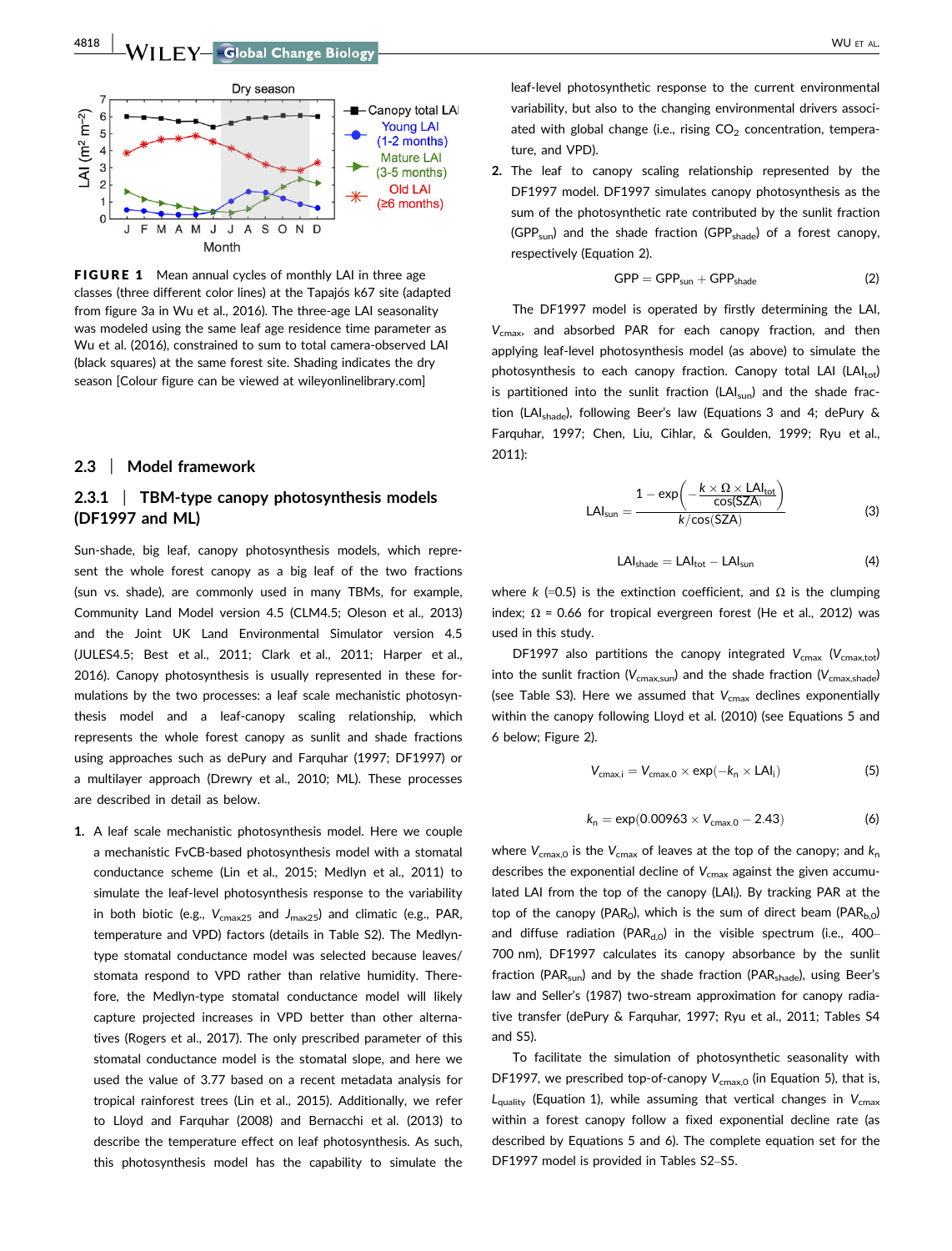

**FIGURE 2** Vertical change in leaf-level  $V_{\text{cmax25}}$  with cumulative LAI from canopy top to forest floor, using the Equations 5 and 6. following Lloyd et al. (2010). Three color lines represent leaves at three age classes (Young: 1–2 months; Mature: 3–5 months; Old:  $\geq$ 6 months), respectively. V<sub>cmax25</sub> of three age classes at the top of the canopy are derived from leaf-level gas exchange measurements at the Tapajós k67 site (n = 5 tree species; also see Wu et al., 2016)

3. The leaf-canopy scaling relationship represented by the multilayer model. ML is an alternative way to scale leaf-level function and simulate canopy photosynthesis. ML explicitly resolves direct and diffuse radiation for sunlit and shade canopy fractions at each canopy layer using Seller's (1987) two-stream approximation for canopy radiative transfer. The number of canopy layers is prescribed as N, where initial results from a model sensitivity showed that GPP was insensitive to  $N \geq 15$  (Figure S1). We thus used  $N = 15$  for the following simulations. In addition, we calculated the LAI of the sunlit (LAI<sub>sun,i</sub>) and the shaded (LAI<sub>shade,i</sub>) fractions for each canopy layer  $i$  ( $i = 1, 2,..., N$ ), and their corresponding per-area radiation absorbed by the sunlit fraction (PAR<sub>sun,i</sub>) and the shade fraction (PAR<sub>shade,i</sub>). Last, ML calculated the  $\rm V_{cmax}$  of each canopy layer ( $\rm V_{cmax,i}$ ) also using Equations 5 and 6.

The leaf-level photosynthesis model was then used to calculate the photosynthesis rate of each canopy fraction for given layer i: per-area photosynthesis rate for the sunlit (GPP<sub>sun,area,i</sub>) and the shade (GPP<sub>shade,area,i</sub>). The cumulative canopy photosynthesis rate was thus equal to the sum of area weighted photosynthesis rate of each layer:

$$
\text{GPP} = \sum_{i=1}^{n} (\text{GPP}_{\text{sun,area},i} \times \text{LAl}_{\text{sun},i} + \text{GPP}_{\text{shade,area},i} \times \text{LAl}_{\text{shade},i}) \hspace{0.5cm} (7)
$$

To facilitate the simulation of photosynthetic seasonality with ML, we also prescribed top-of-canopy  $V_{\text{cmax},0}$  (in Equation 5), that is,  $L_{\text{quality}}$  (Equation 1).

It is important to note that the models (DF1997 and ML) presented here can simulate leaf phenology effects of both quantity and quality components; however, none of these models accounted for within-canopy phenological variation, and assumed a constant leaf turnover (flushing and abscission) rate throughout the canopy. Additionally, in our model simulation, we assume that leaf temperature and VPD for the sunlit and shade canopy fractions are the same as the reference environment.

# 2.3.2 | Modified TBM representation of canopy photosynthesis to allow for within-canopy phenological variation (a two-fraction leaf, two-layer canopy model)

Many field-based studies have indicated that leaf longevity could vary greatly depending on the growth environments (e.g., Wright et al., 2006; Wu, Chavana-Bryant et al., 2017), with understory leaves displaying longer leaf longevity than upper canopy leaves (Lowman, 1992; Miyaji et al., 1997; Reich et al., 2004). This suggests that the leaf turnover rate in the upper canopy should be faster than that in the lower canopy and understory. However, the withincanopy phenological variation has not been explicitly accounted for until now. To accomplish this, we modified the ML model framework (via addition of a second, lower canopy layer) to allow explicit representation of within-canopy variation in leaf turnover, in addition to the sun and shade fractions that already allow for within-canopy physiological variation.

In this new model, we divided a forest canopy into the two layers: (i) the upper canopy layer with the cumulative LAI from 0 (topof-canopy) to 2.5  $m^2/m^2$ , and (ii) the lower canopy layer including the remainder of the canopy. Both layers are assumed to have the same phenological pattern and timing, but the amount of leaf flush and litterfall that drives phenology is differentially allocated between them. This allocation between layers is specified by ftop, the fraction of observed leaf turnover (including leaf drop and flush) across the whole forest canopy attributed to leaves in the upper canopy layer, for example, when ftop  $= 0.7, 70\%$  of observed forest canopy leaf turnover (and associated amplitude of the LAI and  $L_{\text{quality}}$  variables) is attributed to the upper canopy layer and 30% to the lower canopy layer; under this case, the ratio of leaf turnover rate between upper canopy leaves and lower canopy leaves can be calculated as (ftop/ LAI up)/((1-ftop)/LAI low) = 2.8, where ftop = 0.7, LAI up (or the average LAI for the upper canopy layer) =  $2.5 \text{ m}^2/\text{m}^2$ , and LAI\_low (or the average LAI for lower canopy layer) =  $3 \text{ m}^2/\text{m}^2$ . As leaf longevity is an inverse of leaf turnover rate, therefore the leaf longevity for the lower canopy leaves is around 2.8 times longer than the upper canopy leaves when ftop  $= 0.7$ . Our differentiation of these two canopy layers (upper and lower) at the LAI cutoff of 2.5  $m^2/m^2$ for the upper canopy is slightly arbitrary, but sensitivity analysis showed that our modeling results were largely insensitive to the LAI cutoff and exhibited only minor variation when LAI increased from 2 to 3  $m^2/m^2$  (Figure S2).

#### 2.4 | Model experiments

We used our proposed two-fraction leaf, two-layer canopy model as the main modeling test bed for assessing the effect of different phenological components on modeled canopy photosynthetic seasonality. This is because previous studies (e.g., Bonan, Oleson,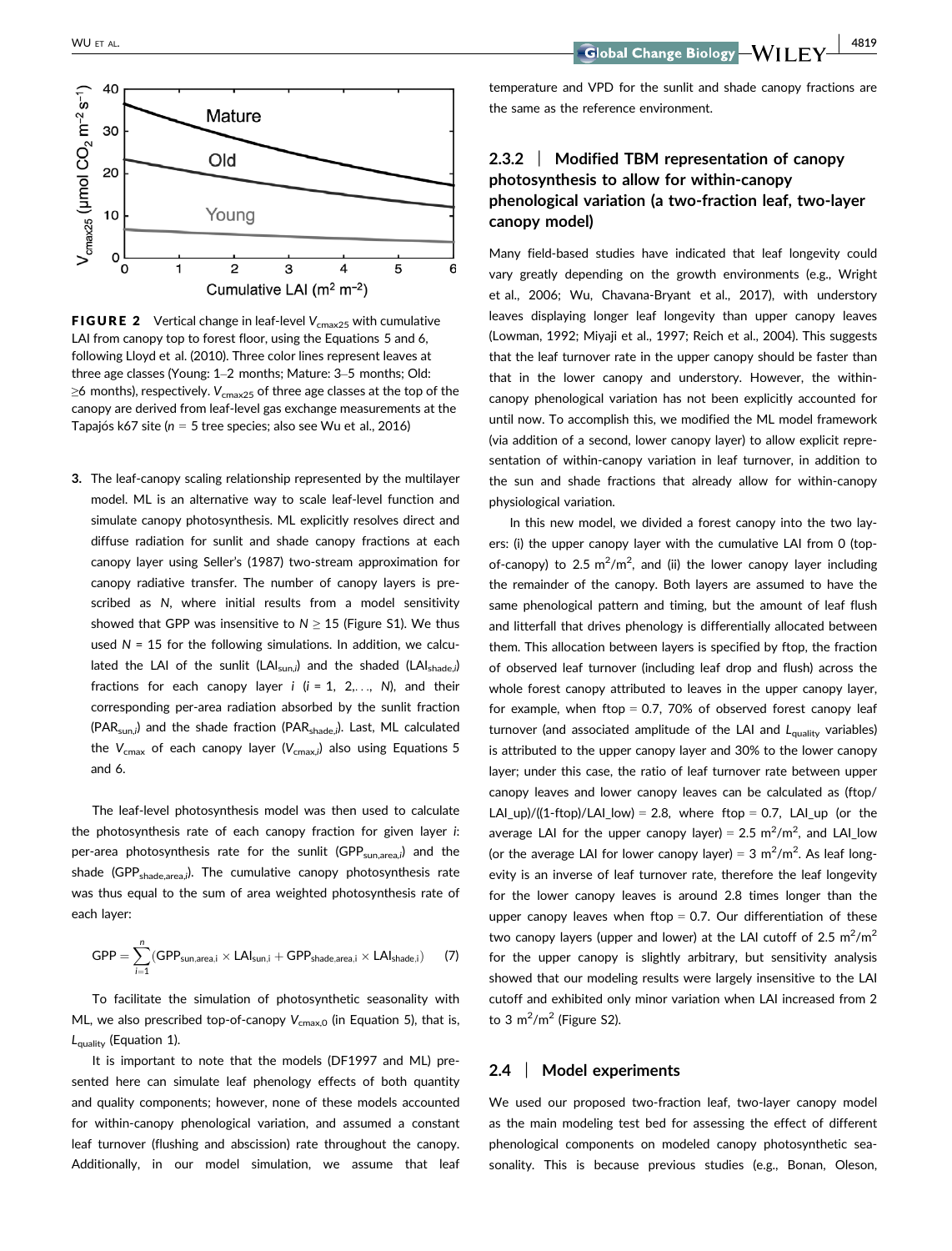**4820 WILLOW GROUND CONTROL CONTROL** 

Fisher, Lasslop, & Reichstein, 2012; dePury & Farquhar, 1997) demonstrate that DF1997 and ML can simulate almost identical GPP fluxes at the canopy scale (which is also confirmed by our Figure S3), and also because our proposed two-fraction leaf, twolayer canopy model here is identical to ML when no withincanopy phenological variation is considered but also enables to examine the effect of within-canopy phenological variation by varying ftop. First, we ran the model parameterized by all three components, aiming to explore how well the model with all phenological mechanisms can capture EC-derived GPP<sub>ref</sub> seasonality. The model inputs for these phenological components include: (i) the leaf quantity based on field measurements of the mean annual cycle of monthly LAI, (ii) the leaf quality based on field-derived seasonality of  $L_{\text{quality}}$  (as calculated by Equation 1, weighted by field-measured age dependency of  $V_{\text{cmax25}}$  and field-derived leaf age demographics), and (iii) the within-canopy phenological variation, by assuming leaves of lower canopy layer had 2.8 times longer leaf longevity compared with that of upper canopy layer (or ftop = 0.7), which is consistent with the literature (e.g., Lowman, 1992; Miyaji et al., 1997; Reich et al., 2004). We also ran the models under two additional scenarios, aiming to explore the relative role of each phenological component on modeled photosynthetic seasonality, with that (i) the model is parameterized with the observed annual cycle of leaf quantity alone, while assuming neither within-canopy variation in leaf longevity nor seasonal variation in leaf quality, and that (ii) the model is parameterized with the observed phenological cycles of leaf quantity and quality, while assuming a constant leaf turnover rate throughout the canopy. To further elucidate the mechanisms by which each phenological component regulates canopy photosynthetic seasonality, we also evaluated the GPP<sub>ref</sub> sensitivity of the sunlit canopy fraction and the shade canopy fraction to the seasonal variation in leaf phenology (quantity and quality) and within-canopy variation in leaf longevity (by varying ftop from 0 to 1.0 with the increment of 0.1), respectively.

## 3 | RESULTS

# 3.1 | Modeled GPP<sub>ref</sub> seasonality parameterized by differential leaf phenological mechanisms

We used the two-fraction leaf, two-layer canopy model to explore how including model representation of the three different phenological components affected the ability of the models to simulate the canopy-scale photosynthetic seasonality, as compared with ECderived GPP<sub>ref</sub>. Our results show that the model parameterized by all three phenological components (i.e., quantity, quality, and withincanopy phenological variation) was best able to capture EC-derived photosynthetic seasonality (Figure 3 and Table 1).

The seven-year mean annual cycle of EC-derived GPP $_{ref}$  at the Tapajós k67 site showed an initial decline in the late wet season, and then an increase in the dry season (Figure 3). The models parameterized by leaf quantity alone or parameterized by both leaf quantity and quality displayed good agreement with the timing of EC-derived GPP<sub>ref</sub> seasonality, but missed the depth or relative magnitude of GPP<sub>ref</sub> seasonality: leaf quantity phenology alone explained only 19% of EC-derived GPP<sub>ref</sub> seasonality for DF1997 (Table 1) and 17% for ML and the two-fraction leaf, two-layer canopy model (Table 1 and Figure 3a); the modeled GPP<sub>ref</sub> with both leaf quantity and quality (but no within-canopy phenological variation) explained



FIGURE 3 Seasonal variation in EC-derived GPP<sub>ref</sub> (seven-year mean annual cycle; black squares) and modeled GPP<sub>ref</sub> (gray circles) incorporating different phenological components, using the twofraction leaf, two-layer canopy model. (a) modeled  $GPP_{ref}$ parameterized by seasonal variation in leaf quantity (or LAI) only; (b) modeled GPP<sub>ref</sub> parameterized by seasonal variation in both leaf quantity and quality, while assuming a constant leaf turnover rate throughout the vertical canopy profile; (c) modeled  $GPP_{ref}$ parameterized by seasonal variation in leaf quantity and quality, and differential leaf turnover rates within a forest canopy (i.e., ftop = 0.7). Shading indicates the dry season; ftop refers to the fraction of observed leaf turnover across the whole forest canopy attributed to leaves in the upper canopy layer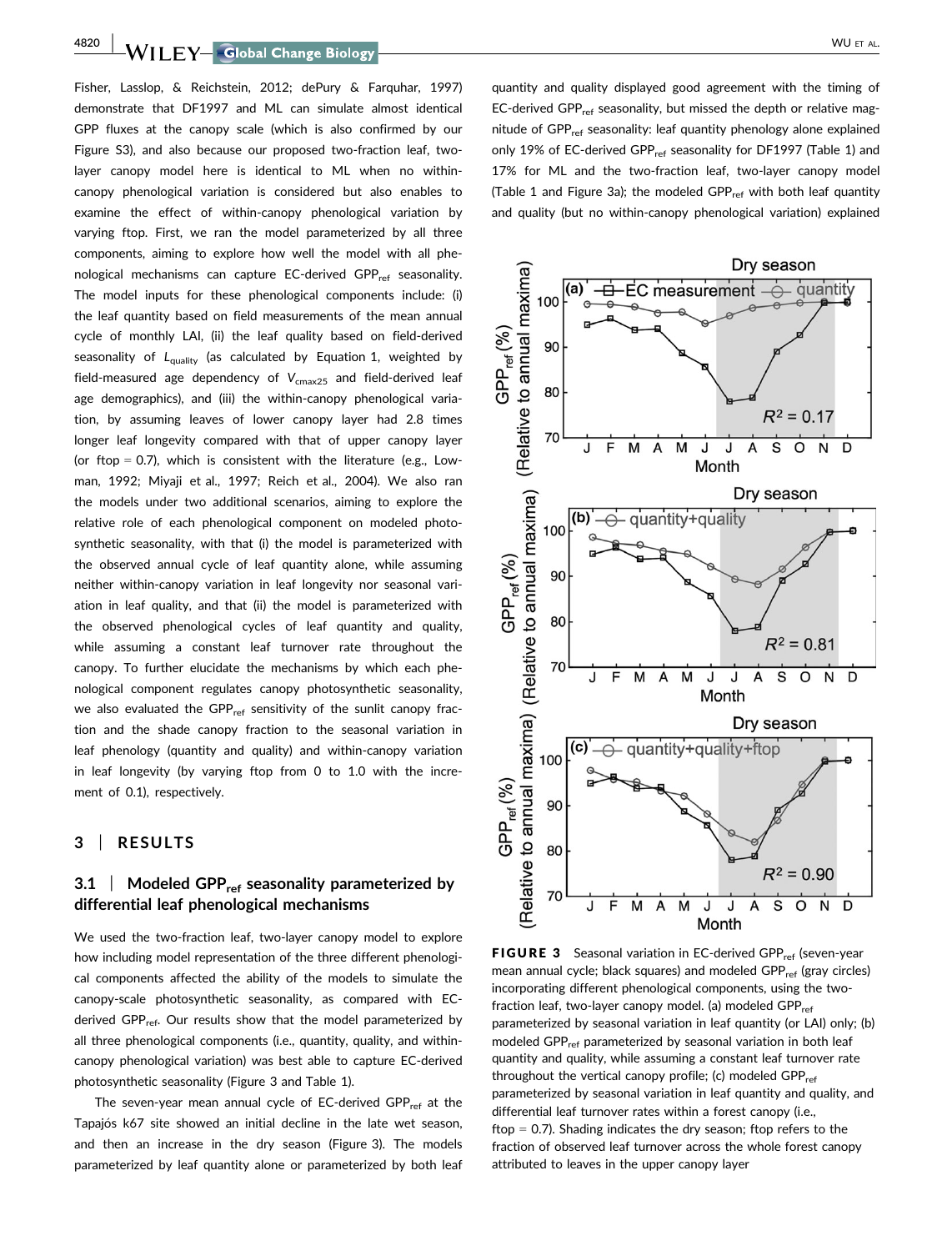~80% of EC-derived GPP<sub>ref</sub> seasonality for DF1997, ML, and the two-fraction leaf, two-layer canopy model (Table 1 and Figure 3b). The modeled GPP<sub>ref</sub> using the two-fraction leaf, two-layer canopy model with all three phenological components displayed the strongest agreement with the seasonal variability of EC-derived GPP<sub>ref</sub> in both timing and relative magnitude ( $R^2$  = .90; Table 1 and Figure 3c).

# 3.2 | Differential photosynthetic sensitivity to seasonal variation in leaf phenology between the sunlit canopy fraction and the shade canopy fraction

To better understand the mechanisms that underlie canopy-scale photosynthetic seasonality, we examined the photosynthetic sensitivity of the sunlit canopy fraction and the shade canopy fraction to seasonal variation in leaf phenology (quantity and quality). We theorized that the seasonal variation in  $GPP_{ref}$  is driven by changes in both canopy absorbed PAR (affecting RuBP regeneration limited photosynthesis in the FvCB model) and canopy integrated  $V_{\text{cmax}}$  (affecting Rubisco-limited photosynthesis in the FvCB model). Figure 4 summarizes our model diagnosis of these two pathways and their respective influence on modeled GPP<sub>ref</sub> seasonality.

First we examined the seasonal dynamics of canopy absorbed PAR under reference environmental conditions (absolute value in Figure 4a and relative value in Figure S4). Our simulations showed that the PAR absorbed by the sunlit canopy fraction (PAR<sub>sun</sub>), the shade canopy fraction (PAR<sub>shade</sub>), and the entire canopy  $(PAR<sub>sun</sub> + PAR<sub>shade</sub>)$  all showed consistently low seasonal variability (<6%; Figures 4a and S4), despite modest seasonal variability in leaf quantity (~12%; Figure 4b). This is likely because tropical evergreen forests display consistently high leaf quantity over the annual cycle (e.g., LAI range:  $5.35 - 6.15$   $\text{m}^2/\text{m}^2$  at the k67 site), and as such annual FAPAR is typically at or near saturation.

We then investigated the seasonal dynamics of canopy  $V_{\text{cmax}}$ , which is the integrated sum of leaf-level  $V_{\text{cmax}}$  weighted by the total LAI attributed to the sunlit fraction and the shade fraction, respectively (see Equation 3–5). Focusing first on the sunlit fraction, Figure 4b highlights that the LAI<sub>sun</sub> is generally stable (~1.5  $\mathrm{m}^2/\mathrm{m}^2$ ) through the annual cycle, despite the observed modest seasonality in total canopy leaf quantity ( $LAI_{tot} = LAI_{sun} + LAI_{shade}$ ). As a consequence, the observed higher seasonal variability (~20%) in  $V_{\text{cmax}}$ , sun (Figure 4c) is primarily driven by leaf quality, which is associated with seasonal variation in leaf age demographics (Figure 1 and

WU ET AL. 4821

Equation 1). In addition, our results indicated that the higher seasonal variability (~25%) in  $V_{\text{cmax, shade}}$  (Figure 4c) is a consequence of seasonal variability in both LAI<sub>shade</sub> (Figure 4b) and leaf age demographics (Figure 1 and Equation 1).

Finally, we assessed the seasonal variability in GPP<sub>ref</sub> as the joint response to the above two dynamics: canopy absorbed PAR and  $V_{\text{cmax}}$ . We used the FvCB model to calculate the GPP<sub>ref</sub> of both fractions (sun vs. shade). Sensitivity analysis of the FvCB model (Figure S5) showed that the canopy integrated absorbed PAR and canopy integrated  $V_{\text{cmax}}$  jointly regulated GPP<sub>ref</sub>, with canopy integrated  $V_{\text{cmax}}$  dominating the GPP<sub>ref</sub> response under high light condition (i.e.,  $PAR > 800 \text{ }\mu\text{mol m}^{-2} \text{ s}^{-1}$ ) while canopy integrated absorbed PAR dominated GPP $_{ref}$  response under low light condition (i.e., PAR < 400  $\mu$ mol m<sup>-2</sup> s<sup>-1</sup>). Given that the sunlit fraction could consistently capture sufficient PAR to photosaturate photosynthesis (~860  $\mu$ mol m<sup>-2</sup> s<sup>-1</sup>; Figure 4a) over the annual cycle, the seasonal variability in GPP<sub>ref, sun</sub> closely tracked the seasonality of  $V_{\text{cmax,sun}}$ (Figure 4c,d), which is mostly determined by the phenology of leaf quality (Figure 4b,c). On the other hand, as the shade fraction typically receives subsaturating light  $(\sim]300 \mu$ mol m<sup>-2</sup> s<sup>-1</sup>; Figure 4a) over the annual cycle,  $GPP_{ref, shade}$  is primarily limited by the capacity for RuBP regeneration (Figure S5). As a result, modeled GPP $_{ref.}$  $_{\text{shade}}$  seasonality is small (~7%; Figure S6), which is comparable with the relative seasonal change in PAR<sub>shade</sub> (~6%; Figure S4), but far less than the relative seasonality in  $V_{\text{cmax, shade}}$  (25%; Figure 4c). The canopy total GPP<sub>ref</sub> thus showed an intermediate seasonal variation, with the relative magnitude of annual change falling in between that of the two fractions (absolute value in Figure 4d and relative value in Figure S6).

# 3.3 | Model sensitivity of canopy photosynthesis to within-canopy phenological variations

Finally, we used the two-fraction leaf, two-layer canopy model to explore the extent to which within-canopy phenological variations could affect modeled photosynthetic seasonality. We show that although the timing of the modeled GPP<sub>ref</sub> seasonality follows observed LAI and LAI-age-demography (Figure 1) and was independent of within-canopy phenological variation (i.e., ftop), the relative magnitude of the modeled GPP<sub>ref</sub> seasonality is highly sensitive to ftop (Figure 5a). As ftop increases (more leaf turnover is partitioned to the upper canopy), the relative magnitude of modeled GPP<sub>ref</sub> seasonality increases (Figure 5a). Meanwhile, the correlation between

TABLE 1 Correlations between the seasonality of eddy covariance-derived GPP<sub>ref</sub> and the seasonality of modeled GPP<sub>ref</sub> using three different models parameterized by four different inputs of leaf phenology

| Model\Phenology                                                                                                                            | <b>Quantity</b> | <b>Quality</b> | <b>Quantity + Quality</b>                                                       | Quantity + Quality + Within-Canopy variation |
|--------------------------------------------------------------------------------------------------------------------------------------------|-----------------|----------------|---------------------------------------------------------------------------------|----------------------------------------------|
| DF1997                                                                                                                                     |                 |                | $R^2 = .19$ ; $p = .041$ $R^2 = .69$ ; $p < .0001$ $R^2 = .80$ ; $p < .0001$ NA |                                              |
| ML                                                                                                                                         |                 |                | $R^2 = .17$ ; $p = .042$ $R^2 = .72$ ; $p < .0001$ $R^2 = .81$ ; $p < .0001$ NA |                                              |
| Two-fraction leaf, two-layer canopy $R^2 = .17$ ; $p = .042$ $R^2 = .72$ ; $p < .0001$ $R^2 = .81$ ; $p < .0001$ $R^2 = .90$ ; $p < .0001$ |                 |                |                                                                                 |                                              |

 $R^2$  for coefficient of determination; p, or p-value, for significance of the test; within-canopy phenological variation for the two-fraction leaf, two-layer canopy model was parameterized when ftop  $= 0.7$ ; NA for not applicable.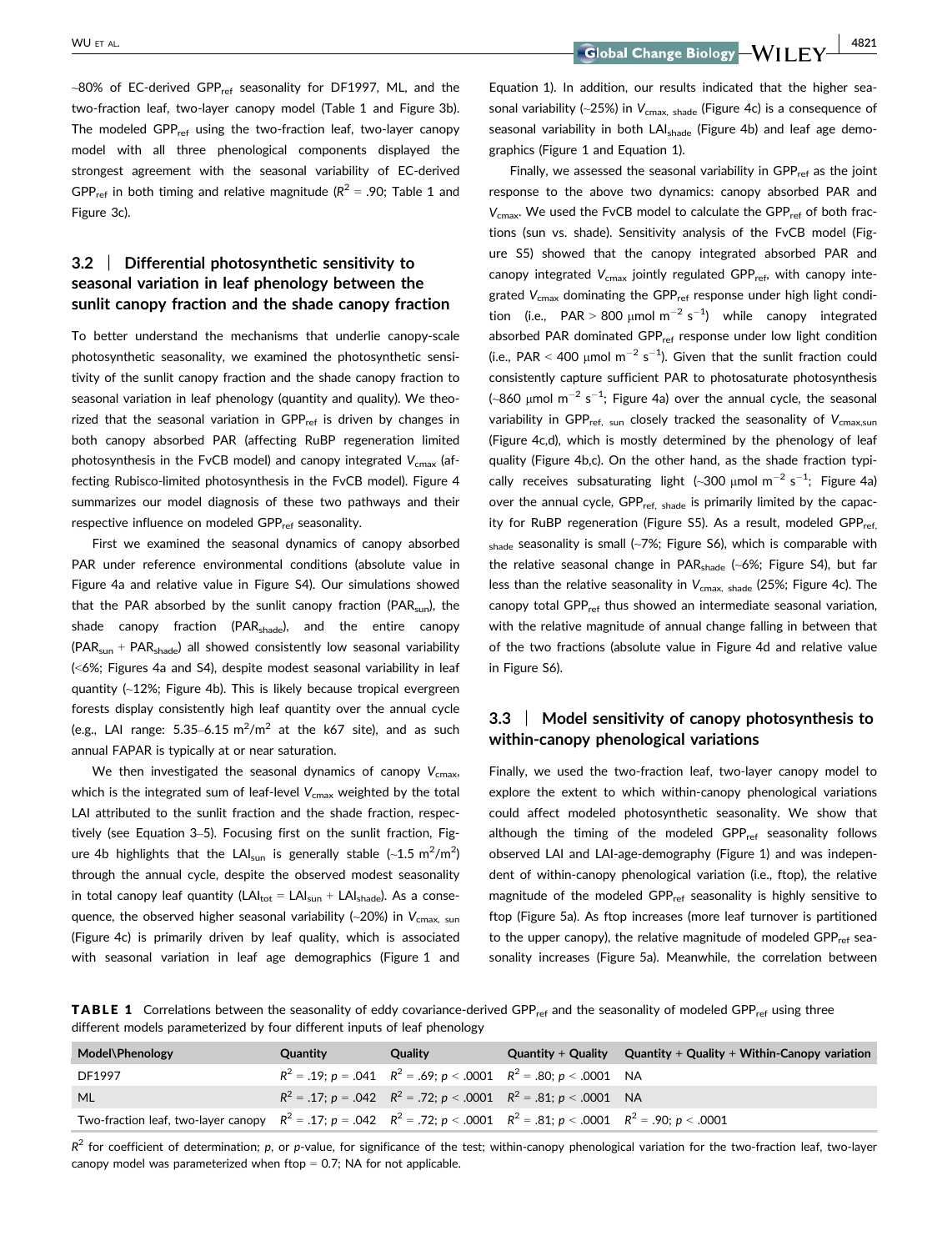

FIGURE 4 Differential photosynthetic sensitivity of the canopy sunlit fraction and the canopy shade fraction to seasonal variation in leaf quantity (Figure 1) and leaf quality (Figure 1 and Equation 1) at the Tapajós k67 site assessed using the two-fraction leaf, two-layer canopy model under the reference environment: (a) canopy absorbed PAR, (b) canopy LAI, (c) canopy integrated  $V_{\text{cmax}}$ , and (d) canopy GPP<sub>ref</sub>. Data are shown for total canopy (black circles), the sunlit canopy fraction (black triangles) and the shaded canopy fraction (gray triangles); canopy-scale  $V_{\text{cmax}}$  (of per-ground area) is the sum of canopy LAI weighted by leaf-level  $V_{\text{cmax}}$  (see Table S3 for equations), and as the LAI of the shade canopy fraction is higher than the LAI of the sunlit canopy fraction, as such  $V_{\text{cmax}}$  of the shade canopy fraction is higher than  $V_{\text{cmax}}$  of the sunlit canopy fraction; shading indicates the dry season

modeled and EC-derived GPP<sub>ref</sub> seasonality also increases with ftop and reaches near saturation when ftop  $\geq 0.7$  ( $R^2 = .90$ ; Figure 5b). The underlying reason is associated with the differential photosynthetic sensitivity to leaf quality allocated to the two canopy layers (upper vs. lower): as shown in Figure 4, only the photosynthetic rate of the sunlit fraction (mostly occupied in the upper canopy layer) is predominantly Rubisco limited, and therefore, the photosynthetic rate of the upper canopy layer shows high sensitivity to leaf quality.

# 4 | DISCUSSION

Accurate model representation of the effects of leaf phenology on ecosystem photosynthesis is a critical need for TBMs in general (Richardson et al., 2012) and is essential, necessary first step for capturing the timing and magnitude of seasonal variation in tropical forest carbon fluxes (Christoffersen et al., 2014; Fu et al., 2013; Restrepo-Coupe et al., 2013, 2017; Wu et al., 2016). Here we developed a parsimonious approach to effectively couple the effects of leaf phenology (i.e., quantity, quality, and within-canopy variation) to the FvCB model for simulating canopy-level photosynthetic seasonality. Our approach could be parameterized and adopted within TBMs where it would enable improved representation and projection of the response of tropical evergreen forest photosynthesis to global change.

Our results demonstrated that the proposed model (two-fraction leaf, two-layer canopy) could effectively simulate EC-derived photosynthetic seasonality, only if the quality component of leaf phenology was incorporated (Figure 3 and Table 1). This is also consistent with previous field-based remote sensing studies (Brando et al., 2010; Doughty & Goulden, 2008; Lopes et al., 2016; Saleska et al., 2016), which highlight that variation in photosynthetic efficiency and the spectral reflectance properties of leaves (Chavana-Bryant et al., 2017; Roberts et al., 1998; Wu et al., 2016; Wu, Chavana-Bryant et al., 2017) may significantly contribute to explaining the satellite-detected dry season "green-up" in tropical evergreen forests. In addition, our finding supports previous work which showed that model representation of photosynthetic seasonality could be improved by tuning model parameters to allow for seasonal variation in photosynthetic capacity, that is, leaf quality (Kim et al., 2012; de Weirdt et al., 2012).

Although the models with different leaf phenological components were all able to simulate the seasonal photosynthetic trend, the relative magnitude of modeled GPP<sub>ref</sub> seasonality varied strongly across the models (Figure 3). The approach of incorporating all phenological components (i.e., quantity, quality, and withincanopy variation) displayed the strongest agreement with local ECderived GPP $_{ref}$ , while the approaches incorporating part of the three phenological components (e.g., leaf quantity alone in Figure 3a and leaf quantity and quality alone in Figure 3b) only explained around half or less of the observed relative annual change magnitude. These differences in model performance can be attributed to differential photosynthetic sensitivity of the sunlit canopy fraction and the shade canopy fraction to seasonal variation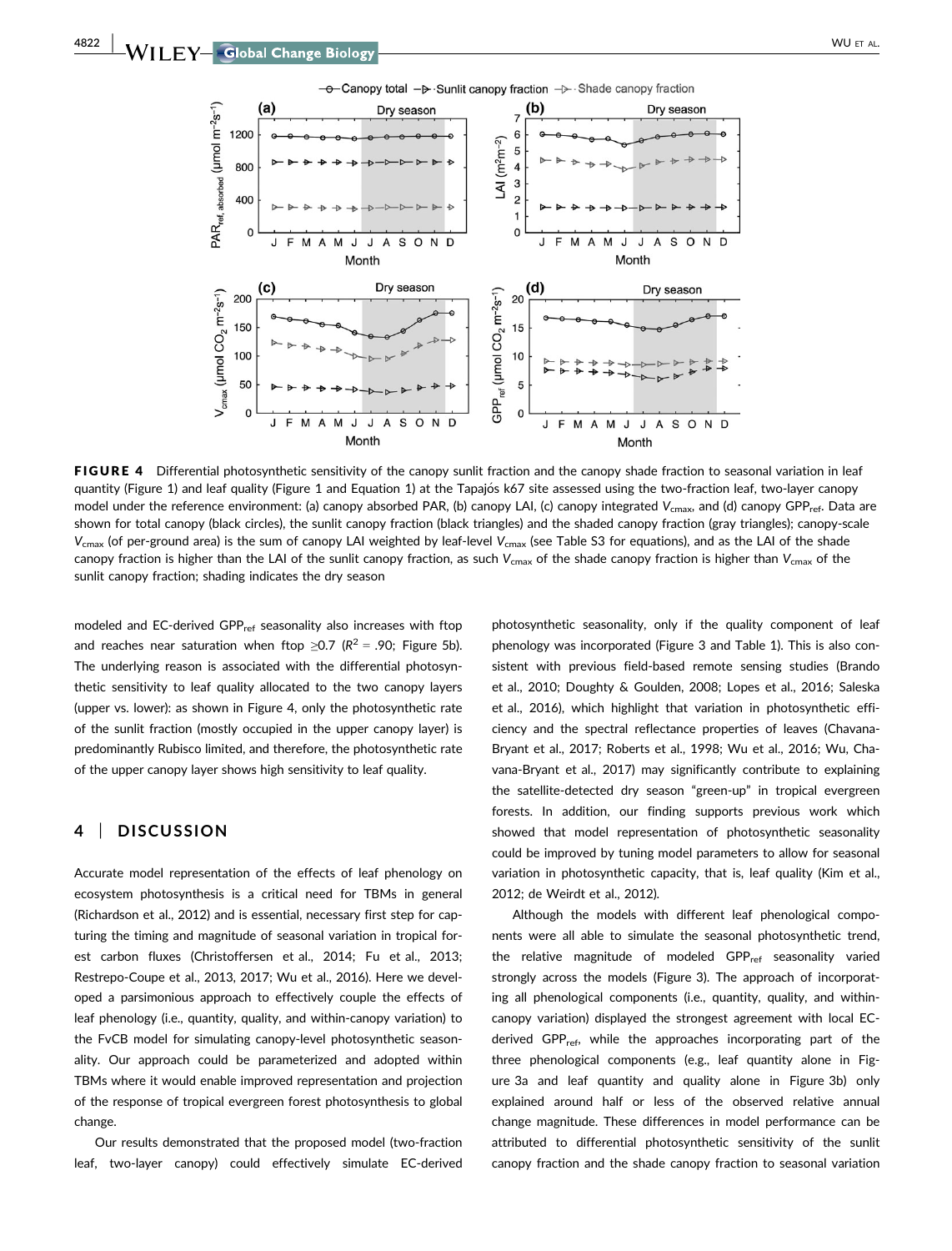

FIGURE 5 Assessing the effect of within-canopy phenological variation (i.e., ftop) on canopy photosynthetic seasonality using the two-fraction leaf, two-layer canopy model. (a) Modeled annual cycles of GPP<sub>ref</sub> (relative to annual maxima) under different ftop values from 0.2 to 1.0; and (b)  $R^2$  between modeled and EC-derived GPPref seasonality plotted against ftop. Shading indicates dry season; ftop refers to the fraction of observed leaf turnover across the whole forest canopy attributed to leaves in the upper canopy layer

in leaf quantity, quality, and within-canopy phenological variation, explained as below:

Leaf quantity. Our results show that there is only a weak effect of the quantity component of leaf phenology on  $GPP_{ref}$  (Table 1). This is because tropical evergreen forests consistently have high leaf quantity throughout the annual cycle (Bi et al., 2015; Brando et al., 2010; Doughty & Goulden, 2008; Lopes et al., 2016; Morton et al., 2014; Myneni et al., 2007; Wu et al., 2016), and therefore, the observed small seasonal changes in leaf quantity had little impact on FAPAR seasonality (Figures 4a and S4), and thus had little impact on GPP<sub>ref</sub> seasonality.

Leaf quality. Our results show that the phenology of leaf quality is one of the dominant drivers of canopy photosynthetic seasonality in tropical evergreen forests (Table 1), confirming recent work (Wu et al., 2016). Using an FvCB-type canopy photosynthesis model (i.e., two-fraction leaf, two-layer canopy model), we demonstrate that both light absorption and canopy integrated  $V_{\text{cmax}}$  regulate canopyscale photosynthesis rate (Figure S5). However, only the upper, sunlit canopy fraction with sufficient light availability and absorption are limited by Rubsico (i.e., are light saturated) and show sensitivity to seasonal variation in leaf quality (i.e.,  $V_{\text{cmax}}$ ; Figures 4, S5 and S6). In contrast, the shaded canopy fraction is predominantly limited by light and not by photosynthetic capacity, and consequently, increasing photosynthetic capacity in the shaded canopy fraction has little to no impact on the modeled GPP<sub>ref</sub>. In other words, our results confirm the differential photosynthetic sensitivity to leaf quality between the sunlit and shade canopy fractions. Our finding is thus not consistent with the assumption made by Doughty and Goulden (2008), who assumed constant photosynthetic rates of the sunlit and shade canopy fractions with a single scalar to account for seasonal variation in leaf quality, and may explain why the approach of Doughty and Goulden (2008) overestimates the leaf quality effect for the shade canopy fraction.

Within-canopy phenological variation. Differential photosynthetic sensitivity of the sunlit and shade canopy fractions to leaf quality (as shown in Figure 4) suggests that the return on investment for a new leaf is far greater if that leaf is flushed in the upper, sunlit canopy than in the shade, which was subsequently confirmed by our model sensitivity analysis of ftop (Figure 5). This model sensitivity analysis demonstrated that by allowing for differential leaf turnover rates within the canopy, especially when attributing the majority of leaf turnover to the upper canopy, our model (two-fraction leaf, twolayer canopy) could markedly improve the model representation of photosynthetic seasonality (Figures 3 and 5). Importantly, our prescribed higher leaf turnover rate in the upper canopy (i.e., ftop  $= 0.7$ ) is also consistent with field-based studies in the tropics which show that the longevity of upper canopy leaves is markedly shorter than that of lower canopy leaves (Lowman, 1992; Miyaji et al., 1997; Reich et al., 2004).

Our analysis of the two-fraction leaf, two-layer canopy model further show that when the majority of leaf turnover is allocated to the upper canopy, the whole forest tends to become more Rubiscolimited and thus approaches a simpler one-layer big-leaf assumption, such as the model presented in Wu et al. (2016). This explains why the simple model of Wu et al. (2016), which does not contain explicit representation of within-canopy physiological and phenological variation, still captured the seasonal cycle of GPP<sub>ref</sub> in tropical evergreen forests. The approach of Wu et al. (2016), which is based on empirical relationships, is a valuable approach for broad-scale remotely sensed monitoring of tropical forest carbon cycling but lacks the capacity to project tropical forest responses under future climates and global change. Thus a light-use efficiency approach (e.g., Wu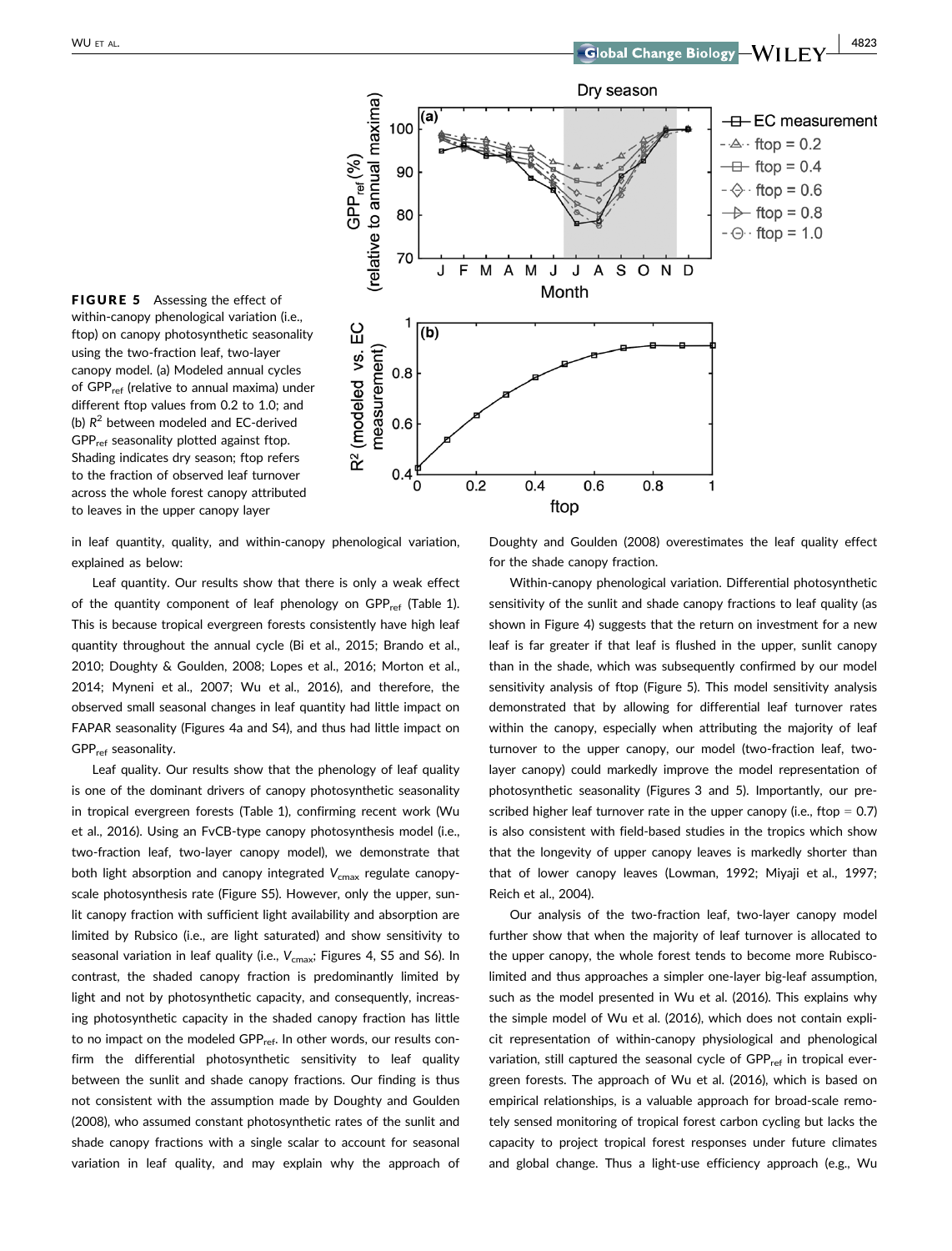4824 WILEY Global Change Biology **Construction Construction** WU ET AL.

et al., 2016) is not as valuable for use within TBMs that typically utilize the FvCB formulation of photosynthesis to simulate leaf and canopy photosynthesis (Rogers et al., 2017). As TBMs need to project the response of photosynthesis to rising  $CO<sub>2</sub>$ , temperature, VPD and drought, they require more sophisticated approaches where key model inputs, such as  $V_{\text{cmax}}$ , may be derived from trait databases, remote sensing, or internally generated (i.e., prognostic) allowing coupling to biogeochemical processes (e.g., Ali et al., 2016; Fisher et al., 2015; Serbin et al., 2015). Therefore, to accurately represent canopy photosynthetic processes in tropical forests under a changing climate we advocate the use of the approach outlined here, that is, the two-fraction leaf, two-layer canopy model coupled to an FvCB formulation with model representation of the three components of leaf phenology we identify here.

Our work also highlights three important directions for future advances in model representation of tropical evergreen forest photosynthesis. First, to minimize additional sources of uncertainty when exploring approaches for the modeling of tropical forest photosynthetic seasonality we utilized observed leaf phenology (e.g., Figure 1). However, the ultimate mechanisms that regulate seasonal variation in both tropical leaf quantity and quality are still largely unknown. An improved and prognostic understanding and model representation of the mechanisms that drive seasonal and interannual changes in leaf quantity and quality, that is, the drivers of broader-scale (i.e., regional and global) tropical evergreen forest phenology, will be a key component in new models that seek to improve projections of carbon dynamics and potential climate feedbacks in the tropics (Wu et al., 2016).

Second, our demonstration of the importance of leaf phenology effects on tropical forest photosynthetic seasonality relied on modeled and EC-derived GPP<sub>ref</sub>. This simplification was essential to enable us to elucidate fundamental mechanisms connecting annual patterns of leaf phenology with physiology, but is not appropriate when simulating forest responses to climate over time or in response to climatic perturbations. As canopy photosynthesis is jointly determined by extrinsic environmental variability and changes in intrinsic photosynthetic machinery (Baldocchi & Amthor, 2001; Collatz et al., 1991; Dai et al., 2003; Farquhar et al., 1980; Medvigy et al., 2009; dePury & Farquhar, 1997; Rogers et al., 2017; Sellers et al., 1992; Wu et al., 2016), there is a great need to improve our understanding and model representation of the fundamental physiological responses to environmental variability, particularly rising atmospheric  $CO<sub>2</sub>$  concentration, temperature, VPD and changes in precipitation, but also light capture and utilization by the forest canopy (Rogers et al., 2017). It will be critical to link advances in understanding of leaf phenology and physiology in future TBMs, particularly in tropical evergreen forests.

Finally, our study also highlights that one of the most practical challenges limiting studies in the tropics is the limited availability of observations (Schimel et al., 2015). For example, there is very little information available on the within-canopy (i.e., light-dependent vs. height-dependent) and seasonal (i.e., continuous, age dependency) variation in leaf physiology, phenology, biochemical traits, and optical properties in the tropics (e.g., Chavana-Bryant et al., 2017; Kitajima, Mulkey, & Wright, 1997b; Wu, Chavana-Bryant et al., 2017); even less is known about the spatial heterogeneity in the relationship among photosynthetic capacity, leaf traits, canopy structure, phenology, and climate across broader-scale (i.e., regional and global) tropical forests (e.g., Kenzo et al., 2015; Kumagai et al., 2006; Wu, Chavana-Bryant et al., 2017). As a consequence, some important physiological mechanisms might be underrepresented in current models. For example, the study presented by Kitajima et al. (1997b) showed that leaf-level  $V_{\rm cmax}$ (at mature age class) for the same tropical tree species can vary depends on the timing (i.e., wet or dry season) when leaves are produced. This approach, also known as seasonal leaf phenotypes, suggested that leaf-level photosynthetic capacity should be modeled as a function of the timing when leaves are produced, in addition to leaf age which has been explored in this paper. Our model framework has sufficient flexibility to incorporate this additional component of photosynthetic seasonality, but would require extensive field data and subsequent model evaluation to validate our approach.

#### ACKNOWLEDGEMENTS

This work was supported by the Next-Generation Ecosystem Experiments–Tropics project supported by the U.S. DOE, Office of Science, Office of Biological and Environmental Research and through contract #DE-SC0012704 to Brookhaven National Laboratory. We also thank Drs. Youngryel Ryu and Chongya Jiang for sharing their code of the dePury and Farquhar (1997) model, which formed the initial base for our further coding development in this study. We also thank three anonymous reviewers for their constructive comments to improve the scientific rigor and clarity of the manuscript.

#### AUTHOR CONTRIBUTIONS

J.W., A.R., S.P.S., and X.X. designed the research. J.W. and S.P.S. developed the Matlab and R codes of canopy photosynthesis model. J.W. performed the data analysis. J.W. drafted the manuscript, and A.R., S.P.S., S.R.S, X.X., L.P.A., M.C., and M.R. contributed to writing the final version.

#### **REFERENCES**

- Ali, A. A., Xu, C., Rogers, A., Risher, R. A., Wullschleger, S. D., Massoud, E.C., ... Wilson, C. J. (2016). A global scale mechanistic model of photosynthetic capacity (LUNA V1. 0). Geoscientific Model Development, 9, 587–606.
- Aragão, L. E. O. C., Poulter, B., Barlow, J. B., Anderson, L. O., Malhi, Y., Saatchi, S., ... Gloor, E. (2014). Environmental change and the carbon balance of Amazonian forests. Biological Reviews, 89, 913–931.
- Augspurger, C. K., Cheeseman, J. M., & Salk, C. F. (2005). Light gains and physiological capacity of understorey woody plants during phenological avoidance of canopy shade. Functional Ecology, 19, 537–546.
- Baker, I. T., Prihodko, L., Denning, A. S., Goulden, M., Miller, S., & da Rocha, H. R. (2008). Seasonal drought stress in the Amazon: Reconciling models and observations. Journal of Geophysical Research: Biogeosciences, 113, G00B01. [https://doi.org/10.1029/2007jg000](https://doi.org/10.1029/2007jg000644) [644](https://doi.org/10.1029/2007jg000644)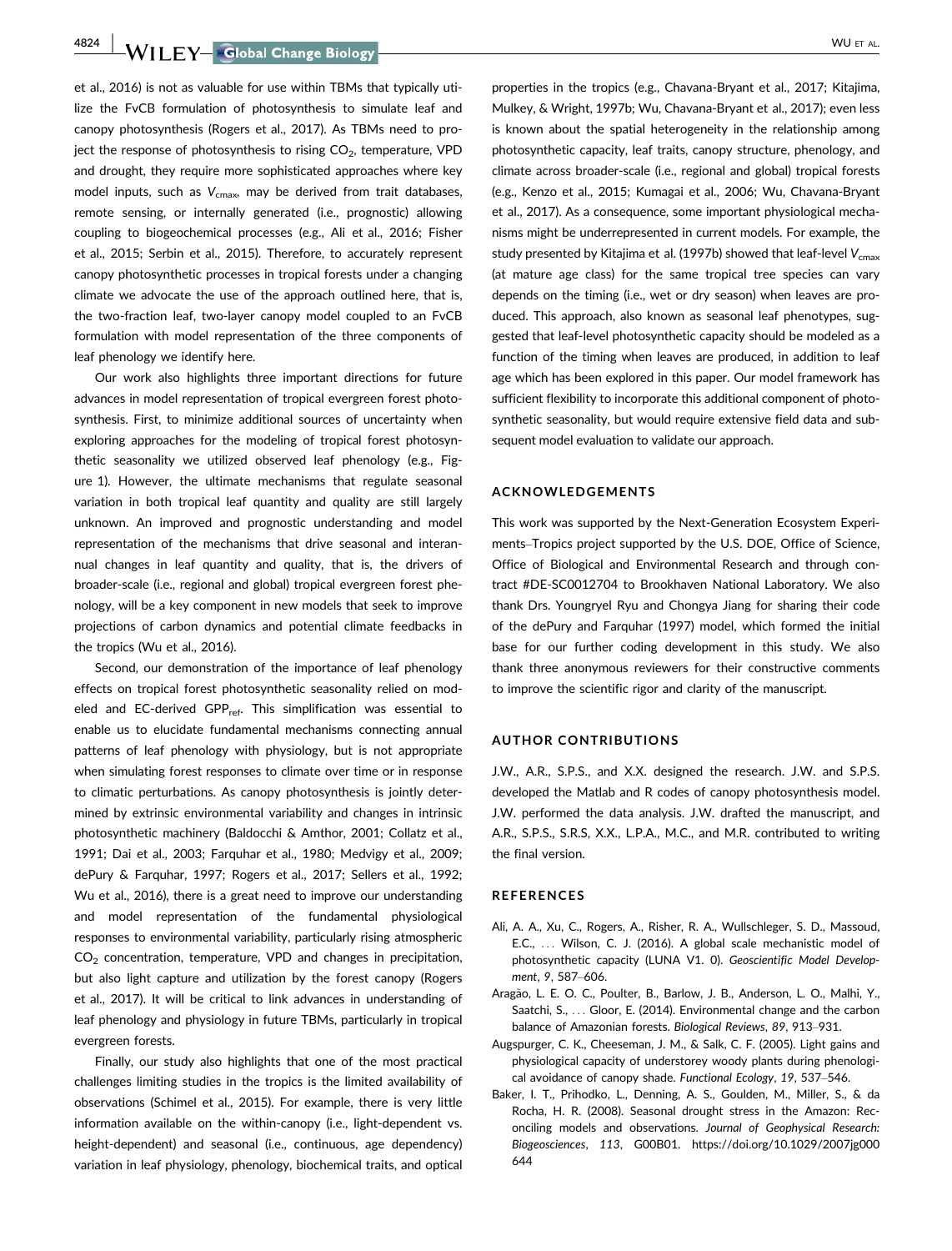WU ET AL. 4825

- Baldocchi, D. D., & Amthor, J. S. (2001). Canopy photosynthesis: history. In J. Roy, B. Saugier, & H. A. Mooney (Eds.), Terrestrial global productivity (pp. 9–31). Waltham, MA: Academic Press.
- Beer, C., Reichstein, M., Tomelleri, E., Ciais, P., Jung, M., Carvalhais, N., ... Papale, D. (2010). Terrestrial gross carbon dioxide uptake: global distribution and covariation with climate. Science, 329, 834–838.
- Bernacchi, C. J., Bagley, J. E., Serbin, S. P., Ruiz-Vera, U. M., Rosenthal, D. M., & Vanloocke, A. (2013). Modelling C3 photosynthesis from the chloroplast to the ecosystem. Plant, Cell & Environment, 36, 1641– 1657.
- Best, M. J., Pryor, M., Clark, D. B., Rooney, G. G., Essery, R. L. H., Menard, C. B., ... Harding, R. J. (2011). The Joint UK Land Environment Simulator (JULES), model description–Part 1: Energy and water fluxes. Geoscientific Model Development, 4, 677–699.
- Bi, J., Knvazikhin, Y., Choi, S., Park, T., Barichivich, J., Ciais, P., ... Myneni, R. B. (2015). Sunlight mediated seasonality in canopy structure and photosynthetic activity of Amazonian rainforests. Environmental Research Letters, 10, 064014. [https://doi.org/10.1088/1748-9326/](https://doi.org/10.1088/1748-9326/10/6/064014) [10/6/064014](https://doi.org/10.1088/1748-9326/10/6/064014)
- Bonan, G. B., Oleson, K. W., Fisher, R. A., Lasslop, G., & Reichstein, M. (2012). Reconciling leaf physiological traits and canopy flux data: Use of the TRY and FLUXNET databases in the Community Land Model version 4. Journal of Geophysical Research: Biogeosciences, 117, G02026.<https://doi.org/10.1029/2011JG001913>
- Borchert, R. (1994). Soil and stem water storage determine phenology and distribution of tropical dry forest trees. Ecology, 75, 1437–1449.
- Bradley, A. V., Gerard, F. F., Barbier, N., Weedon, G. P., Anderson, L. O., Huntingford, C., ... Arai, E. (2011). Relationships between phenology, radiation and precipitation in the Amazon region. Global Change Biology, 17, 2245–2260.
- Brando, P. M., Goetz, S. J., Baccini, A., Nepstad, D. C., Beck, P. S. A., & Christman, M. C. (2010). Seasonal and interannual variability of climate and vegetation indices across the Amazon. Proceedings of the National Academy of Sciences of the United States of America, 107, 14685–14690.
- Chavana-Bryant, C., Malhi, Y., Wu, J., Asner, G. P., Anastasiou, A., Enquist, B. J., ... Gerard, F. F. (2017). Leaf aging of Amazonian canopy trees as revealed by spectral and physiochemical measurements. New Phytologist, 214, 1049–1063.
- Chen, J. M., Liu, J., Cihlar, J., & Goulden, M. L. (1999). Daily canopy photosynthesis model through temporal and spatial scaling for remote sensing applications. Ecological Modelling, 124, 99–119.
- Christoffersen, B. O., Restrepo-Coupe, N., Arain, M. A., Baker, I. T., Cestaro, B. P., Ciais, P., ... Saleska, S. R. (2014). Mechanisms of water supply and vegetation demand govern the seasonality and magnitude of evapotranspiration in Amazonia and Cerrado. Agricultural and Forest Meteorology, 191, 33–50.
- Clark, D. B., Mercado, L. M., Sitch, S., Jones, C. D., Gedney, N., Best, M. J., ... Cox, P. M. (2011). The Joint UK Land Environment Simulator (JULES), model description–Part 2: Carbon fluxes and vegetation dynamics. Geoscientific Model Development, 4, 701–722.
- Collatz, G. J., Ball, J. T., Grivet, C., & Berry, J. A. (1991). Physiological and environmental regulation of stomatal conductance, photosynthesis and transpiration: A model that includes a laminar boundary layer. Agricultural and Forest Meteorology, 54, 107–136.
- Cox, P. M., Pearson, D., Booth, B. B., Friedlingstein, P., Huntingford, C., Jones, C. D., & Luke, C. M. (2013). Sensitivity of tropical carbon to climate change constrained by carbon dioxide variability. Nature, 494, 341–344.
- Dai, Y., Zeng, X., Dickinson, R. E., Baker, I., Bonan, G. B., Bosilovich, M. G., ... Yang, Z.-L. (2003). The common land model. Bulletin of the American Meteorological Society, 84, 1013–1023.
- Doughty, C. E., & Goulden, M. L. (2008). Seasonal patterns of tropical forest leaf area index and CO2 exchange. Journal of Geophysical Research-Biogeosciences, 113, G00B06.<https://doi.org/10.1029/2007jg000590>
- Drewry, D. T., Kumar, P., Long, S., Bernacchi, C., Liang, X. -Z., & Sivapalan, M. (2010). Ecohydrological responses of dense canopies to environmental variability: 1. Interplay between vertical structure and photosynthetic pathway. Journal of Geophysical Research. Biogeosciences, 115, G04022.<https://doi.org/10.1029/2010JG001340>
- Ellsworth, D. S., & Reich, P. B. (1993). Canopy structure and vertical patterns of photosynthesis and related leaf traits in a deciduous forest. Oecologia, 96, 169–178.
- Farquhar, G. D., von Caemmerer, S., & Berry, J. A. (1980). A biochemical model of photosynthetic CO2 assimilation in leaves of C3 species. Planta, 149, 78–90.
- Fisher, R. A., Muszala, S., Verteinstein, M., Lawrence, P. J., Xu, C., Mcdowell, N., ... Bonan, G. (2015). Taking off the training wheels: The properties of a dynamic vegetation model without climate envelopes. Geoscientific Model Development Discussion, 8, 3293–3357.
- Friedlingstein, P., Cox, P., Betts, R., Bopp, L., von Bloh, W., Cadule, P., ... Zeng, N. (2006). Climate-carbon cycle feedback analysis: Results from the C4MIP model intercomparison. Journal of Climate, 19, 3337–3353.
- Friedlingstein, P., Meinshausen, M., Arora, V. K., Jones, C. D., Anav, A., Liddicoat, S. K., & Knutti, R. (2014). Uncertainties in CMIP5 climate projections due to carbon cycle feedbacks. Journal of Climate, 27, 511–526.
- Fu, R., Yin, L., Li, W., Arias, P. A., Dickinson, R. E., Huang, L., ... Myneni, R. B. (2013). Increased dry-season length over southern Amazonia in recent decades and its implication for future climate projection. Proceedings of the National Academy of Sciences of the United States of America, 110, 18110–18115.
- Girardin, C. A., Malhi, Y., Doughty, C. E., Metcalfe, D. B., Meir, P., del Aguila-Pasquel, J., ... Rowland, L. (2016). Seasonal trends of Amazonian rainforest phenology, net primary productivity, and carbon allocation. Global Biogeochemical Cycles, 30, 700–715.
- de Gonçalves, L. G., Borak, J. S., Costa, M. H., Saleska, S. R., Baker, I., Restrepo-Coupe, N., & Muza, M. N. (2013). Overview of the largescale biosphere–atmosphere experiment in Amazonia Data Model Intercomparison Project (LBA-DMIP). Agricultural and Forest Meteorology, 182, 111–127.
- Guan, K., Pan, M., Li, H., Wolf, A., Wu, J., Medvigy, D., ... Lyapustin, A. I. (2015). Photosynthetic seasonality of global tropical forests constrained by hydroclimate. Nature Geoscience, 8, 284–289.
- Harper, A., Cox, P., Friedlingstein, P., Wiltshire, A. J., Jones, C. D., Sitch, S., ... van Bodegom, P. (2016). Improved representation of plant functional types and physiology in the Joint UK Land Environment Simulator (JULES v4. 2) using plant trait information. Geoscientific Model Development Discussions, 9, 2415–2440.
- He, L., Chen, J. M., Pisek, J., Schaaf, C. B., & Strahler, A. H. (2012). Global clumping index map derived from the MODIS BRDF product. Remote Sensing of Environment, 119, 118–130.
- Heskel, M. A., Atkin, O. K., Turnbull, M. H., & Griffin, K. L. (2013). Bringing the Kok effect to light: A review on the integration of daytime respiration and net ecosystem exchange. Ecosphere, 4, 1–14.
- Huntingford, C., Zelazowski, P., Galbraith, D., Mercado, L. M., Sitch, S., Fisher, R., ... Cox, P. M. (2013). Simulated resilience of tropical rainforests to CO2-induced climate change. Nature Geoscience, 6, 268– 273.
- Hutyra, L. R., Munger, J. W., Saleska, S. R., Gottlieb, E., Daube, B. C., Dunn, A. L., ... Wofsy, S. C. (2007). Seasonal controls on the exchange of carbon and water in an Amazonian rain forest. Journal of Geophysical Research: Biogeosciences, 112, G03008. [https://doi.org/](https://doi.org/10.1029/2006JG000365) [10.1029/2006JG000365](https://doi.org/10.1029/2006JG000365)
- Kenzo, T., Inoue, Y., Yoshimura, M., Yamashita, M., Tanaka-Oda, A., & Ichie, T. (2015). Height-related changes in leaf photosynthetic traits in diverse Bornean tropical rain forest trees. Oecologia, 177, 191–202.
- Kim, Y., Knox, R. G., Longo, M., Medvigy, D., Hutyra, L. R., Pyle, E. H., ... Moorcroft, P. R. (2012). Seasonal carbon dynamics and water fluxes in an Amazon rainforest. Global Change Biology, 18, 1322–1334.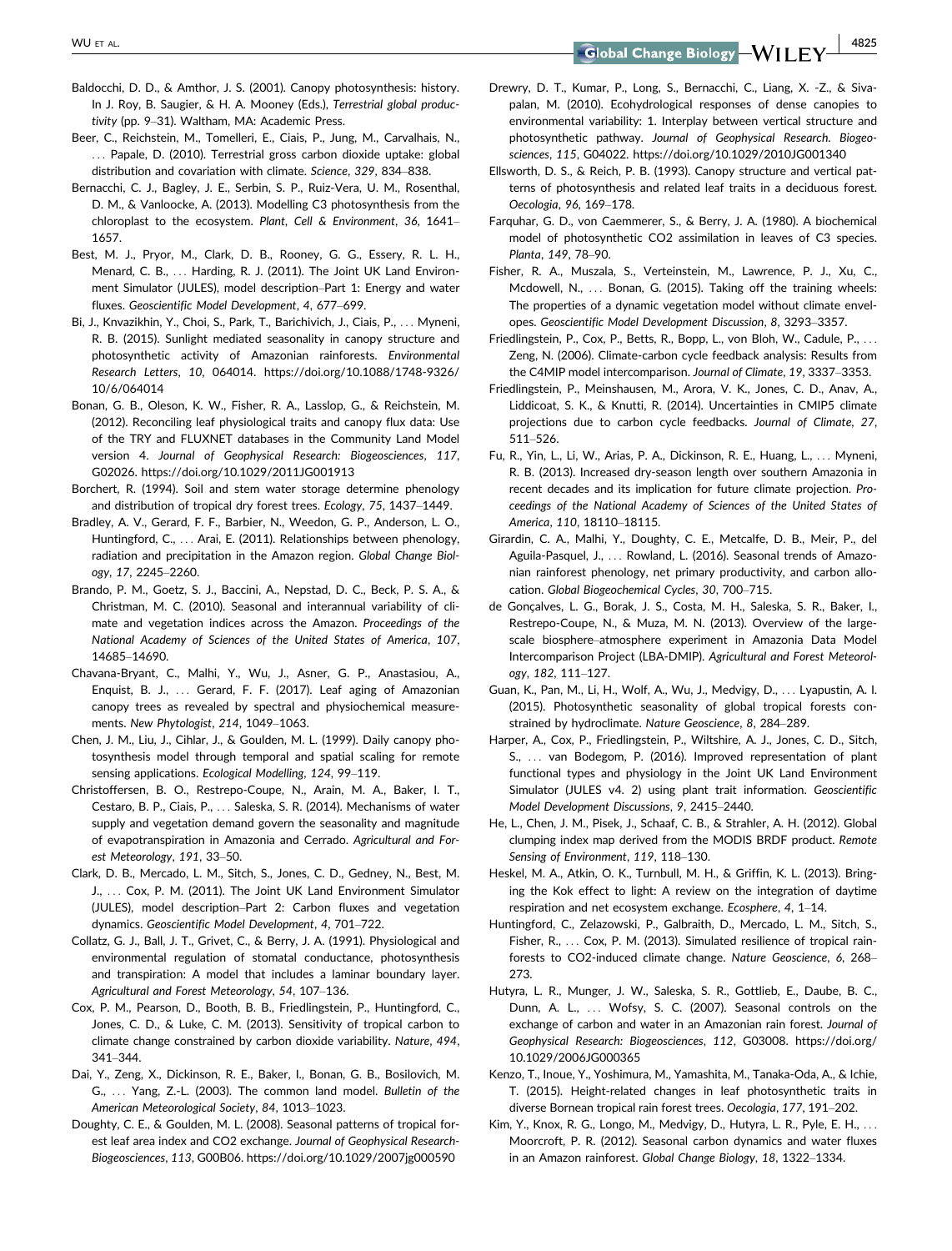4826 WILEY Global Change Biology **Construction Construction** WU ET AL.

- Kitajima, K., Mulkey, S., & Wright, S. (1997a). Decline of photosynthetic capacity with leaf age in relation to leaf longevities for five tropical canopy tree species. American Journal of Botany, 84, 702–708.
- Kitajima, K., Mulkey, S., & Wright, S. (1997b). Seasonal leaf phenotypes in the canopy of a tropical dry forest: Photosynthetic characteristics and associated traits. Oecologia, 109, 490–498.
- Kumagai, T., Ichie, T., Yoshimura, M., Yamashita, M., Kenzo, T., Saitoh, T. M., ... Komatsu, H. (2006). Modeling CO2 exchange over a Bornean tropical rain forest using measured vertical and horizontal variations in leaf-level physiological parameters and leaf area densities. Journal of Geophysical Research: Atmospheres, 111, D10107. [https://doi.org/](https://doi.org/10.1029/2005jd006676) [10.1029/2005jd006676](https://doi.org/10.1029/2005jd006676)
- Lee, J. E., Frankenberg, C., van der Tol, C., Berry, J. A., Guanter, L., Boyce, C. K., ... Saatchi, S. (2013). Forest productivity and water stress in Amazonia: Observations from GOSAT chlorophyll fluorescence. Proceedings of the Royal Society of London B: Biological Sciences, 280, 20130171.
- Lin, Y. S., Medlyn, B. E., Duursma, R. A., Prentice, I. C., Wang, H., Baig, S., ... Wingate, L. (2015). Optimal stomatal behaviour around the world. Nature Climate Change, 5, 459–464.
- Lloyd, J., & Farquhar, G. D. (2008). Effects of rising temperatures and [CO2] on the physiology of tropical forest trees. Philosophical Transactions of the Royal Society B: Biological Sciences, 363, 1811–1817.
- Lloyd, J., Patino, S., Paiva, R. Q., Nardoto, G. B., Quesada, C. A., Santos, A. J. B., ... Mercado, L. M. (2010). Optimisation of photosynthetic carbon gain and within-canopy gradients of associated foliar traits for Amazon forest trees. Biogeosciences, 7, 1833–1859.
- Lopes, A. P., Nelson, B. W., Wu, J., de Alencastro Graça, P. M. L., Tavares, J. V., Prohaska, N., ... Saleska, S.R. (2016). Leaf flush drives dry season green-up of the Central Amazon. Remote Sensing of Environment, 182, 90–98.
- Lowman, M. D. (1992). Leaf growth dynamics and herbivory in five species of Australian rain-forest canopy trees. Journal of Ecology, 80, 433–447.
- Malhado, A. C., Costa, M. H., de Lima, F. Z., Portilho, K. C., & Figueiredo, D. N. (2009). Seasonal leaf dynamics in an Amazonian tropical forest. Forest Ecology and Management, 258, 1161–1165.
- Medlyn, B. E., Duursma, R. A., Eamus, D., Ellsworth, D. S., Prentice, I. C., Barton, C. V. M., ... Wingate, L. (2011). Reconciling the optimal and empirical approaches to modelling stomatal conductance. Global Change Biology, 17, 2134–2144.
- Medvigy, D., Wofsy, S. C., Munger, J. W., Hollinger, D. Y., & Moorcroft, P. R. (2009). Mechanistic scaling of ecosystem function and dynamics in space and time: Ecosystem Demography model version 2. Journal of Geophysical Research: Biogeosciences, 114, G01002. [https://doi.org/10.](https://doi.org/10.1029/2008JG000812) [1029/2008JG000812](https://doi.org/10.1029/2008JG000812)
- Messier, J., McGill, B. J., Enquist, B. J., & Lechowicz, M. J. (2016). Trait variation and integration across scales: Is the leaf economic spectrum present at local scales? Ecography, 39, 001–013. [https://doi.org/10.1111/](https://doi.org/10.1111/ecog.02006) [ecog.02006](https://doi.org/10.1111/ecog.02006)
- Messier, C., Parent, S., & Bergeron, Y. (1998). Effects of overstory and understory vegetation on the understory light environment in mixed boreal forests. Journal of Vegetation Science, 9, 511–520.
- Miyaji, K., Silva, W. S., & Paulo, T. A. (1997). Longevity of leaves of a tropical tree, Theobroma cacao, grown under shading, in relation to position within the canopy and time of emergence. New Phytologist, 135, 445–454.
- Morton, D. C., Nagol, J., Carabajal, C. C., Rosette, J., Palace, M., Cook, B. D., ... North, P. R. J. (2014). Amazon forests maintain consistent canopy structure and greenness during the dry season. Nature, 506, 221–224.
- Morton, D. C., Rubio, J., Cook, B. D., Gastellu-Etchegorry, J.-P., Longo, M., Choi, H., ... Keller, M. (2016). Amazon forest structure generates diurnal and seasonal variability in light utilization. Biogeosciences, 13, 2195–2206.
- Myneni, R. B., Yang, W., Nemani, R. R., Huete, A. R., Dickinson, R. E., Knyazikhin, Y., ... Salomonson, V. V. (2007). Large seasonal swings in leaf area of Amazon rainforests. Proceedings of the National Academy of Sciences, 104, 4820–4823.
- Niinemets, Ü., Keenan, T. F., & Hallik, L. (2015). A worldwide analysis of within-canopy variations in leaf structural, chemical and physiological traits across plant functional types. New Phytologist, 205, 973–993.
- Oleson, K. W., Lawrence, D. M., Bonan, G. B., Flanner, M. G., Kluzek, E., Lawrence, P. J., ... Thronton, P. E. (2013). Technical description of version 4.5 of the Community Land Model (CLM). NCAR Tech. Note NCAR/TN-503 + STR. National Center for Atmospheric Research, Boulder, CO, 422 pp. [https://doi.org/10.5065/d6rr1w7m,](https://doi.org/10.5065/d6rr1w7m) 2013..
- Pan, Y., Birdsey, R. A., Fang, J., Houghton, R., Kauppi, P. E., Kurz, W. A., ... Hayes, D. (2011). A large and persistent carbon sink in the world's forests. Science, 333, 988–993.
- Powell, T. L., Galbraith, D. R., Christoffersen, B. O., Harper, A., Imbuzeiro, H. M. A., Rowland, L., ... Moorcroft, P. R. (2013). Confronting model predictions of carbon fluxes with measurements of Amazon forests subjected to experimental drought. New Phytologist, 200, 350–365.
- dePury, D. G. G., & Farquhar, G. D. (1997). Simple scaling of photosynthesis from leaves to canopies without the errors of big-leaf models. Plant, Cell & Environment, 20, 537–557.
- Pyle, E. H., Santoni, G. W., Nascimento, H. E., Hutyra, L. R., Vieira, S., Curran, D. J., ... Wofsy, S. C. (2008). Dynamics of carbon, biomass, and structure in two Amazonian forests. Journal of Geophysical Research: Biogeosciences, 113, G00B08. [https://doi.org/10.1029/](https://doi.org/10.1029/2007jg000592) [2007jg000592](https://doi.org/10.1029/2007jg000592)
- Reich, P. B., Uhl, C., Walters, M. B., Prugh, L., & Ellsworth, D. S. (2004). Leaf demography and phenology in Amazonian rain forest: A census of 40 000 leaves of 23 tree species. Ecological Monographs, 74, 3–23.
- Reichstein, M., Falge, E., Baldocchi, D., Papale, D., Aubinet, M., Berbigier, P., ... Valentini, R. (2005). On the separation of net ecosystem exchange into assimilation and ecosystem respiration: review and improved algorithm. Global Change Biology, 11, 1424–1439.
- Restrepo-Coupe, N., da Rocha, H. R., Hutyra, L. R., da Araujo, A. C., Borma, L. S., Christoffersen, B., ... Saleska, S. R. (2013). What drives the seasonality of photosynthesis across the Amazon basin? A cross-site analysis of eddy flux tower measurements from the Brasil flux network. Agricultural and Forest Meteorology, 182, 128–144.
- Restrepo-Coupe, N., Levine, N., Christoffersen, B. O., Albert, L. P., Wu, J., Costa, M. H., ... Saleska, S. R. (2017). Do dynamic global vegetation models capture the seasonality of carbon fluxes in the Amazon basin? A data-model intercomparison. Global Change Biology, 23, 191–208.
- Rice, A. H., Pyle, E. H., Saleska, S. R., Hutyra, L., Palace, M., Keller, M., ... Wofsy, S. C. (2004). Carbon balance and vegetation dynamics in an old-growth Amazonian forest. Ecological Applications, 14, 55–71.
- Richardson, A. D., Anderson, R. S., Arain, M. A., Barr, A. G., Bohrer, G., Chen, G., ... Xue, Y. (2012). Terrestrial biosphere models need better representation of vegetation phenology: Results from the North American Carbon Program Site Synthesis. Global Change Biology, 18, 566–584.
- Richardson, A. D., Hollinger, D. Y., Aber, J. D., Ollinger, S. V., & Braswell, B. H. (2007). Environmental variation is directly responsible for shortbut not long-term variation in forest-atmosphere carbon exchange. Global Change Biology, 13, 788–803.
- Richardson, A. D., & O'Keefe, J. (2009). Phenological differences between understory and overstory. In A. Noormets, (Ed.), Phenology of ecosystem processes (pp. 87–117). New York: Springer.
- Roberts, D. A., Nelson, B. W., Adams, J. B., & Palmer, F. (1998). Spectral changes with leaf aging in Amazon caatinga. Trees, 12, 315–325.
- Rogers, A., Medlyn, B. E., Dukes, J. S., Bonan, G., vonCaemmerer, S., Dietze, M. C., ... Zaehle, S. (2017). A roadmap for improving the representation of photosynthesis in Earth System Models. New Phytologist, 213, 22–42.